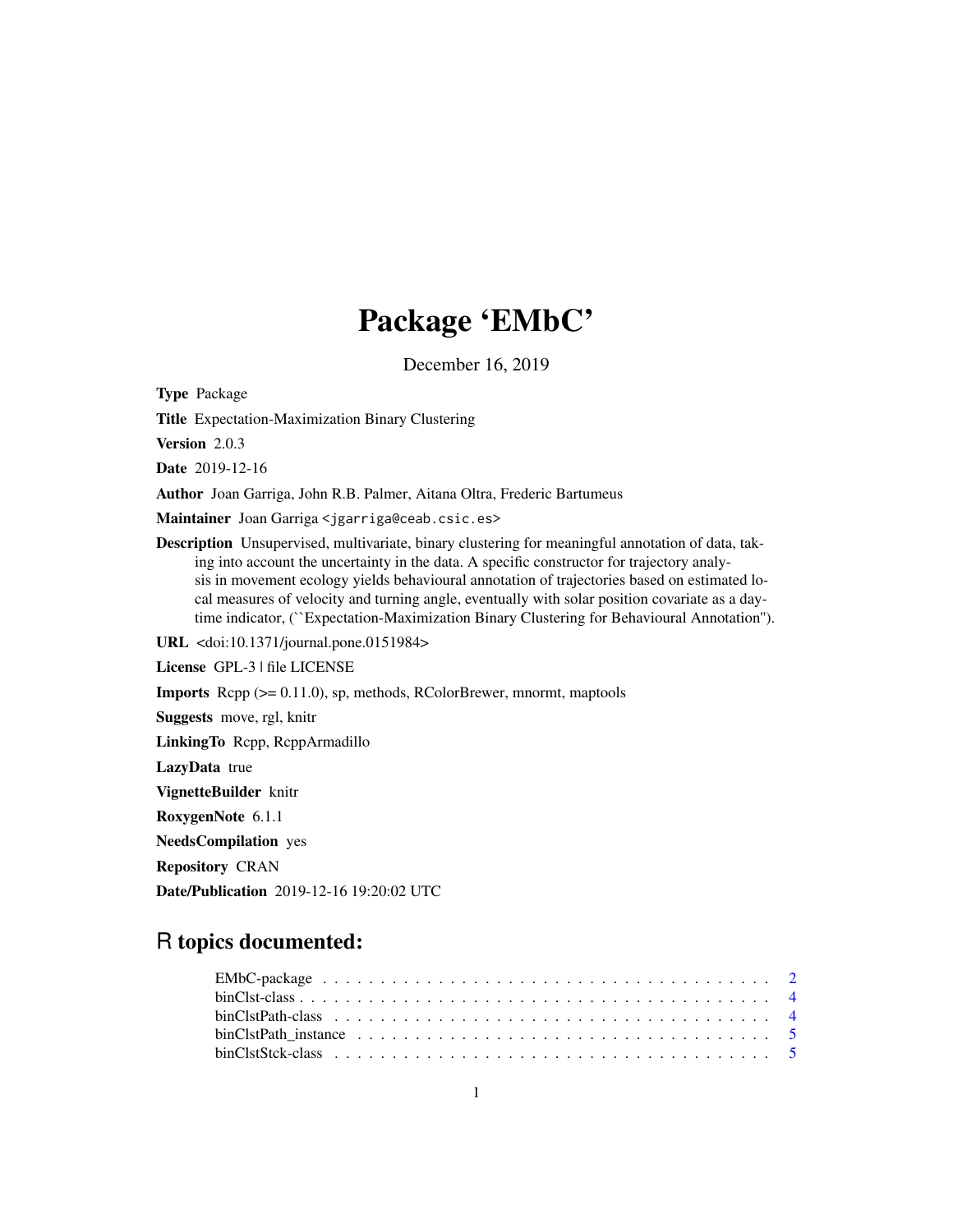<span id="page-1-0"></span>

|                  |             |  |  |  |  |  |  |  |  |  |  |  |  |  |  |  |  |  |  | 6              |
|------------------|-------------|--|--|--|--|--|--|--|--|--|--|--|--|--|--|--|--|--|--|----------------|
|                  |             |  |  |  |  |  |  |  |  |  |  |  |  |  |  |  |  |  |  | 6              |
|                  | <b>bmap</b> |  |  |  |  |  |  |  |  |  |  |  |  |  |  |  |  |  |  | $\overline{7}$ |
|                  |             |  |  |  |  |  |  |  |  |  |  |  |  |  |  |  |  |  |  | 8              |
|                  |             |  |  |  |  |  |  |  |  |  |  |  |  |  |  |  |  |  |  | 9              |
|                  |             |  |  |  |  |  |  |  |  |  |  |  |  |  |  |  |  |  |  | 10             |
|                  | expth       |  |  |  |  |  |  |  |  |  |  |  |  |  |  |  |  |  |  | -11            |
| lbl <sub>p</sub> |             |  |  |  |  |  |  |  |  |  |  |  |  |  |  |  |  |  |  | - 11           |
| lkhp             |             |  |  |  |  |  |  |  |  |  |  |  |  |  |  |  |  |  |  |                |
|                  |             |  |  |  |  |  |  |  |  |  |  |  |  |  |  |  |  |  |  |                |
|                  | pmap        |  |  |  |  |  |  |  |  |  |  |  |  |  |  |  |  |  |  |                |
|                  |             |  |  |  |  |  |  |  |  |  |  |  |  |  |  |  |  |  |  |                |
|                  |             |  |  |  |  |  |  |  |  |  |  |  |  |  |  |  |  |  |  |                |
|                  |             |  |  |  |  |  |  |  |  |  |  |  |  |  |  |  |  |  |  | -17            |
| setc             |             |  |  |  |  |  |  |  |  |  |  |  |  |  |  |  |  |  |  |                |
|                  |             |  |  |  |  |  |  |  |  |  |  |  |  |  |  |  |  |  |  |                |
|                  |             |  |  |  |  |  |  |  |  |  |  |  |  |  |  |  |  |  |  |                |
| stbc             |             |  |  |  |  |  |  |  |  |  |  |  |  |  |  |  |  |  |  |                |
|                  |             |  |  |  |  |  |  |  |  |  |  |  |  |  |  |  |  |  |  |                |
| varp             |             |  |  |  |  |  |  |  |  |  |  |  |  |  |  |  |  |  |  | 22             |
|                  |             |  |  |  |  |  |  |  |  |  |  |  |  |  |  |  |  |  |  | 23             |
| x2d              |             |  |  |  |  |  |  |  |  |  |  |  |  |  |  |  |  |  |  | -24            |
| Index            |             |  |  |  |  |  |  |  |  |  |  |  |  |  |  |  |  |  |  | 25             |

EMbC-package *Expectation-Maximization binary Clustering package.*

#### **Description**

The Expectation-maximization binary clustering (EMbC) is a general purpose, unsupervised, multivariate, clustering algorithm, driven by two main motivations: (i) it looks for a good compromise between statistical soundness and ease and generality of use - by minimizing prior assumptions and favouring the semantic interpretation of the final clustering - and, (ii) it allows taking into account the uncertainty in the data. These features make it specially suitable for the behavioural annotation of animal's movement trajectories.

#### Details

The method is a variant of the well sounded Expectation-Maximization Clustering (EMC) algorithm, - i.e. under the assumption of an underlying Gaussian Mixture Model (GMM) describing the distribution of the data-set - but constrained to generate a binary partition of the input space. This is achieved by means of the \*delimiters\*, a set of parameters that discretizes the input features into high and low values and define the binary regions of the input space. As a result, each final cluster includes a unique combination of either low or high values of the input variables. Splitting the input features into low and high values is what favours the semantic interpretation of the final clustering.

The initial assumptions implemented in the EMbC algorithm aim at minimizing biases and sensitivity to initial conditions: (i) each data point is assigned a uniform probability of belonging to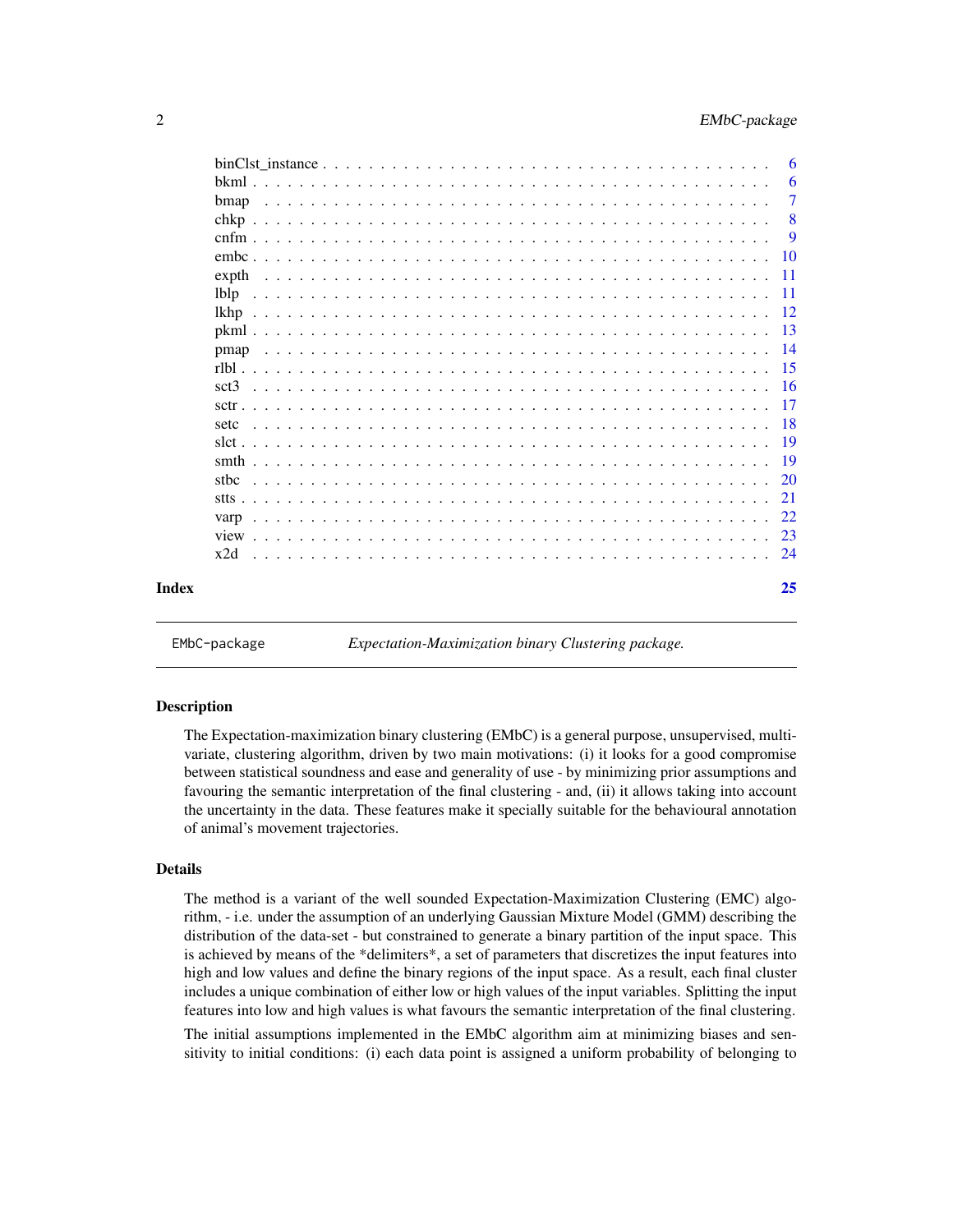# EMbC-package 3

each cluster, (ii) the prior mixture distribution is uniform (each cluster starts with the same number of data points), (iii) the starting partition, (\*i.e.\* initial delimiters position), is selected based on a global maximum variance criterion, thus conveying the minimum information possible.

The number of output clusters is  $$2^{\wedge}$ m\$ determined by the number of input features \$m\$. This number is only an upper bound as some of the clusters can be merged along the likelihood optimization process. The EMbC algorithm is intended to be used with not more than 5 or 6 input features, yielding a maximum of 32 or 64 clusters. This limitation in the number of clusters is consistent with the main motivation of the algorithm of favouring the semantic interpretation of the results.

The algorithm deals very intuitively with data reliability: the larger the uncertainty associated with a data point, the smaller the leverage of that data point in the clustering.

Compared to close related methods like EMC and Hidden Markov Models (HMM), the EMbC is specially useful when: (i) we can expect bi-modality, to some extent, in the conditional distribution of the input features or, at least, we can assume that a binary partition of the input space can provide useful information, and (ii) a first order temporal dependence assumption, a necessary condition in HMM, can not be guaranteed.

The EMbC R-package is mainly intended for the behavioural annotation of animals' movement trajectories where an easy interpretation of the final clustering and the reliability of the data constitute two key issues, and the conditions of bi-modality and unfair temporal dependence usually hold. In particular, the temporal dependence condition is easily violated in animal's movement trajectories because of the heterogeneity in empirical time series due to large gaps, or prefixed sampling scheduling.

Input movement trajectories are given either as a \*data.frame\* or a \*Move\* object from the \*\*move\*\* R-package. The package deals also with stacks of trajectories for population level analysis. Segmentation is based on local estimates of velocity and turning angle, eventually including a solar position covariate as a daytime indicator.

The core clustering method is complemented with a set of functions to easily visualize and analyze the output:

\* clustering statistics, \* clustering scatterplot (2D and 3D) \* temporal labeling profile (ethogram), \* plotting of intermediate variables, \* confusion matrix (numerical validation with respect to an expert's labeling), \* visual validation with external information (e.g. environmental data), \* generation of kml or webmap docs for detailed inspection of the output.

Also, some functions are provided to further refine the output, either by pre-processing (smoothing) the input data or by post-processing (smoothing, relabeling, merging) the output labeling.

The results obtained for different empirical datasets suggest that the EMbC algorithm behaves reasonably well for a wide range of tracking technologies, species, and ecological contexts (e.g. migration, foraging).

#### Author(s)

Joan Garriga <jgarriga@ceab.csic.es>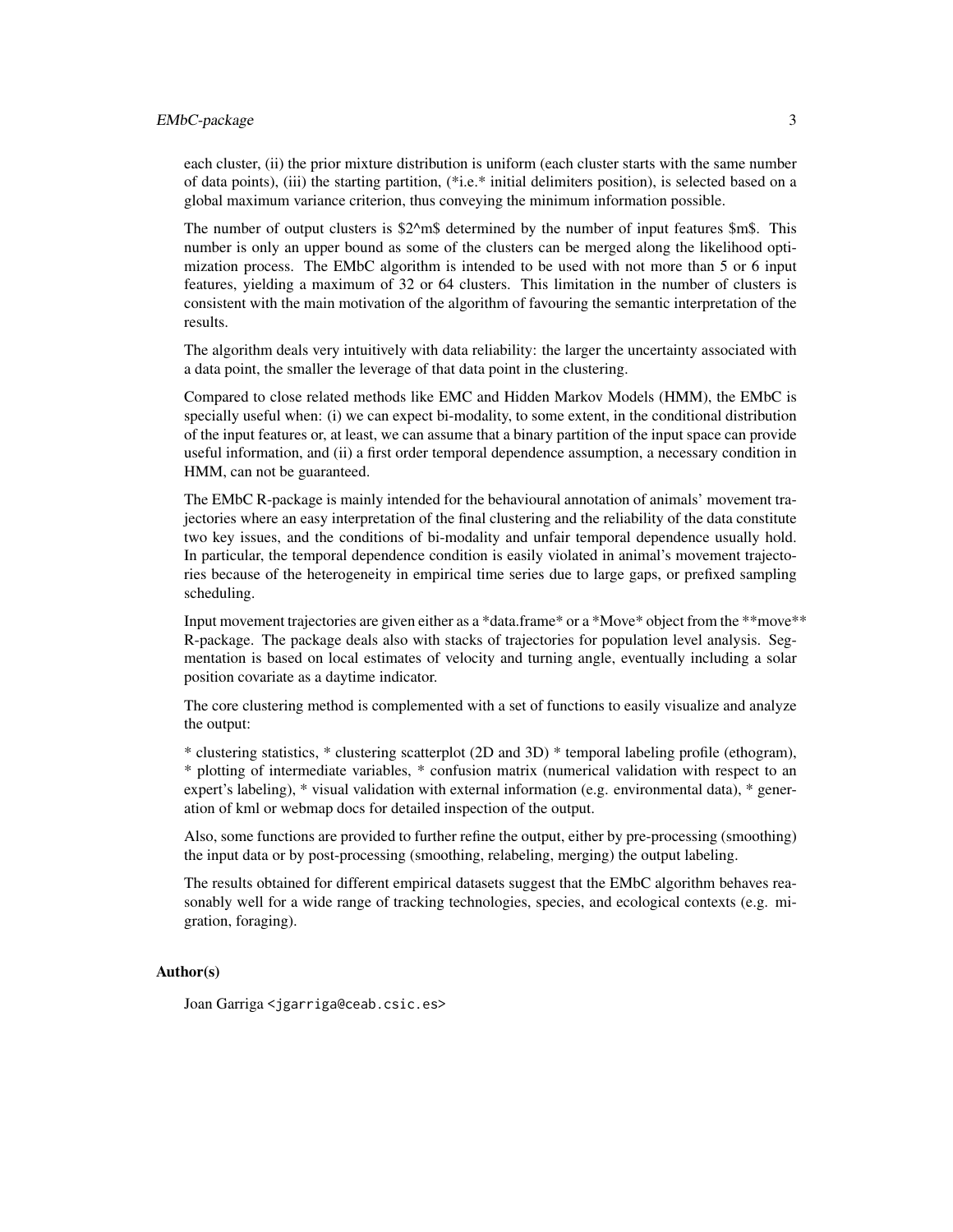<span id="page-3-0"></span>

#### Description

binClst is a generic multivariate binary clustering object.

#### Slots

- X The input data set. A multivariate matrix where each row is a data point and each column is an input feature (a variable).
- U A multivariate matrix with same dimension as X with the values of certainty associated to each corresponding value in X. Ceartainties assign reliability to the data points so that the less reliable is a data point the less its leverage in the clustering. By default certainties are set to one for all variables of all data points.

stdv A numeric vector with variable specific values for minimum standard deviation.

- m The number of input features.
- k The number of clusters.
- n The number of observations (data points).
- R A matrix with the values delimiting each binary region (the Reference values).
- P A list with the GMM (Gaussian Mixture Model) parameters. Each element of the list corresponds to a component of the GMM and it is a named-sublist itself, with elements '\$M' (the component's mean) and '\$S' (the component's covariance matrix).
- W A n\*k matrix with the likelihood weights.
- A A numeric vector with the clustering labels (annotations) for each data-point (the basic output data). Labels are assigned based on the likelihood weights. Only in case of equal likelihoods the delimiters are used as a further criterion to assign labels.
- L The values of likelihood at each step of the optimization process.
- C Default color palette used for the plots. Can be changed by means of the setc() function.

binClstPath-class *Binary Clustering Path Class*

# Description

binClstPath is a binClst subclass for fast and easy speed/turn-clustering of movement trajectories. The input trajectory is given as a data.frame with, at least, the columns (timeStamp,longitude,latitude). This format is described in detail in the class constructor [stbc.](#page-19-1) As a binClst subclass, this class inherits all slots and functionality of its parent class.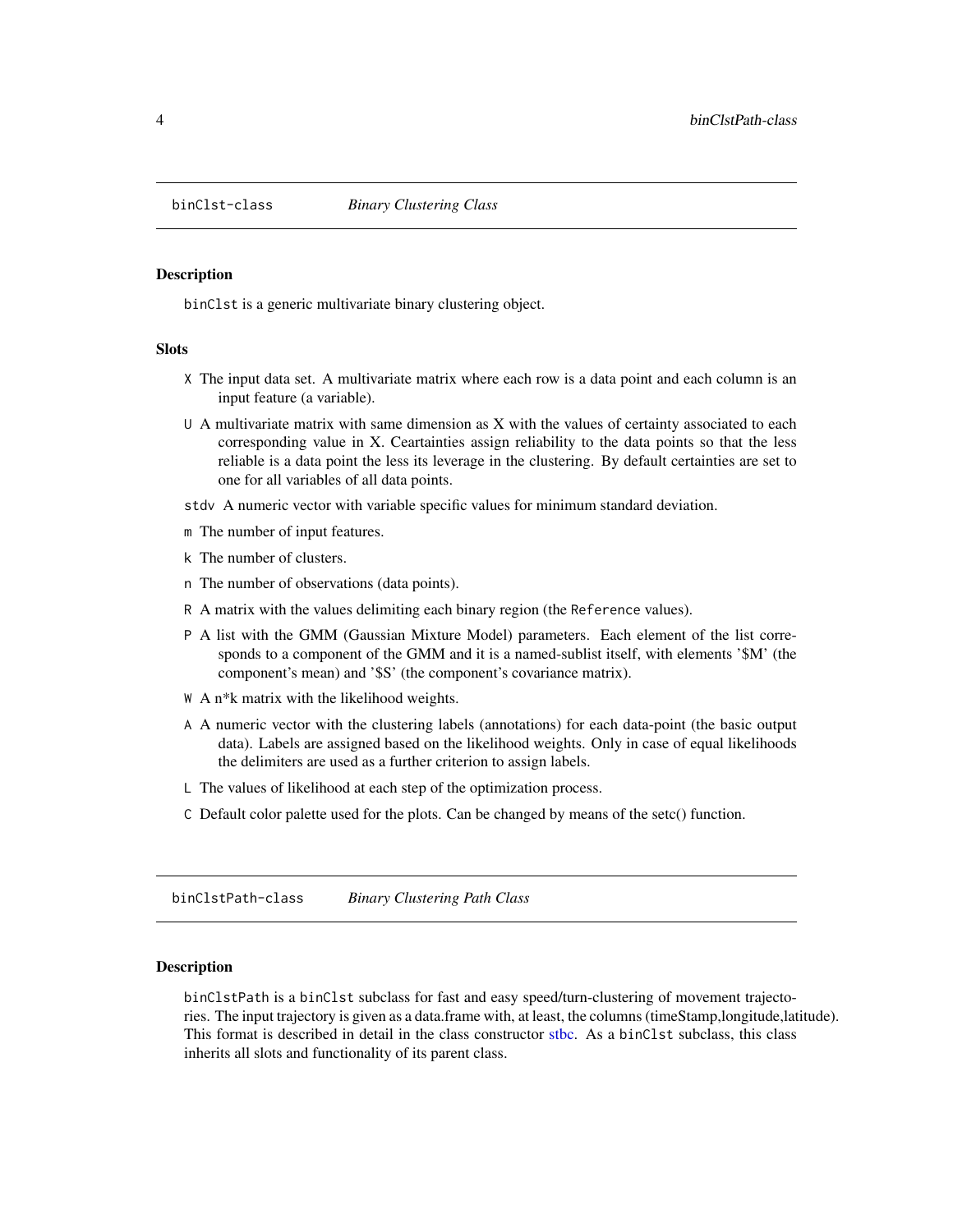#### <span id="page-4-0"></span>**Slots**

- pth A data.frame with the trajectory timestamps and geolocation coordinates, plus eventual extra columns that were included in the input path data frame, (see the [stbc](#page-19-1) constructor).
- spn A numeric vector with the time intervals between locations (in seconds).
- dst A numeric vector with the distances between locations (in meters). We use loxodromic computations.
- hdg A numeric vector with local heading directions (in radians from North). We use loxodromic computations.
- bursted A logical value indicating whether the binClstPath instance has already been bursted. As bursting can be computationally demanding for long trajectories, an instance is bursted only when a burst wise representation of the trajectory' is requested for the first time, (unless this value is changed to FALSE).
- tracks If bursted=TRUE, a SpatialLinesDataFrame object ("sp" R-package) with the bursted track segments.
- midPoints If bursted=TRUE, a SpatialPointsDataFrame object ("sp" R-package) with the bursted track midpoints.

<span id="page-4-1"></span>binClstPath\_instance *binClstPath Instance definition*

#### Description

Unless otherwise specified, a binClstPath instance refers to a binClstPath object itself, as well as its child class binClstMove. The latter inherits all slots and functionality defined for the former.

binClstStck-class *Binary Clustering Stack Class*

#### Description

binClstStck is a special class for population level speed/turn-clustering of movement trajectories, given either as path data.frames or move objects.

#### Slots

- bCS A list of either binClstPath or binClstMove objects, depending on how the input paths are given.
- bC A binClst instance with the global speed/turn clustering of the paths in the stack.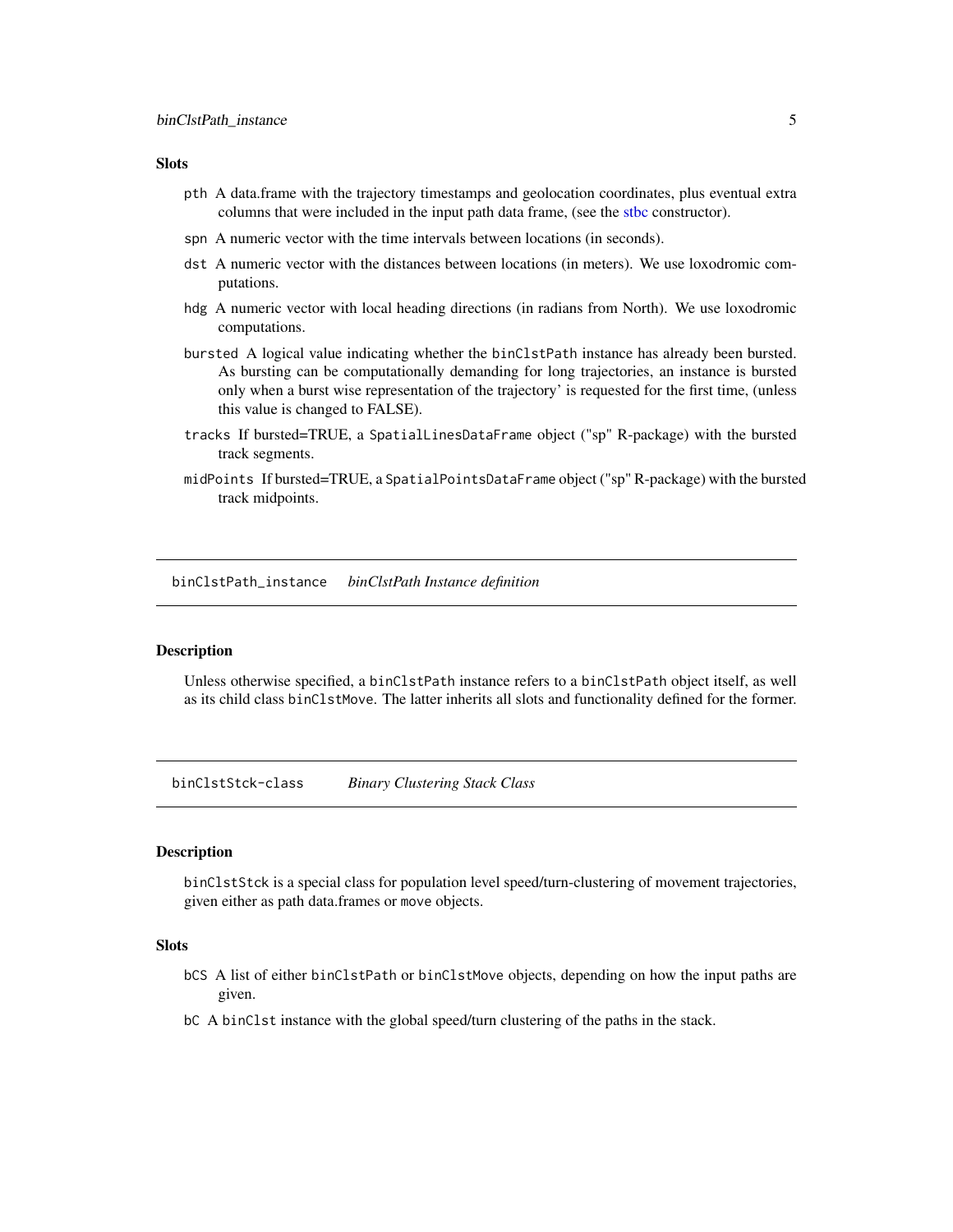<span id="page-5-1"></span><span id="page-5-0"></span>binClst\_instance *binClst Instance definition*

# Description

Unless otherwise specified, a binClst instance refers to any of the binary clustering objects defined in the package, either a binClst object itself, or any of its child classes, a binClstPath or a binClstMove instance. The latter inherit all slots and functionality defined for the former.

<span id="page-5-2"></span>

bkml *Generate a burstwise .kml file of a [binClstPath\\_instance.](#page-4-1)*

#### Description

bkml generates a burstwise .kml file of a [binClstPath\\_instance,](#page-4-1) which can be viewed using Google Earth or other GIS software. At first issue, this command can take some time because bursted segmentation has to be computed.

# Usage

```
bkml(obj, folder = "embcDocs", markerRadius = 15, display = FALSE)
```
## S4 method for signature 'binClstPath' bkml(obj, folder = "embcDocs", markerRadius = 15, display = FALSE)

#### Arguments

| obj          | A binClstPath_instance.                                                                                                                                                                                                                                      |
|--------------|--------------------------------------------------------------------------------------------------------------------------------------------------------------------------------------------------------------------------------------------------------------|
| folder       | A character string indicating the name of the folder in which the .kml file will<br>be saved. If the folder does not exist it is automatically created, (defaults to<br>'~/embcDocs').                                                                       |
| markerRadius | A numeric value indicating the radius of the markers to be plotted, (defaults to<br>5 pixels).                                                                                                                                                               |
| display      | A boolean value (defaults to FALSE) to automatically launch Google-Earth from<br>within R to visualize the generated .kml document. (Google Earth must already<br>be installed on the system. In Windows, it must be associated with the .kml file<br>type.) |

#### Value

The path/name of the saved kml file.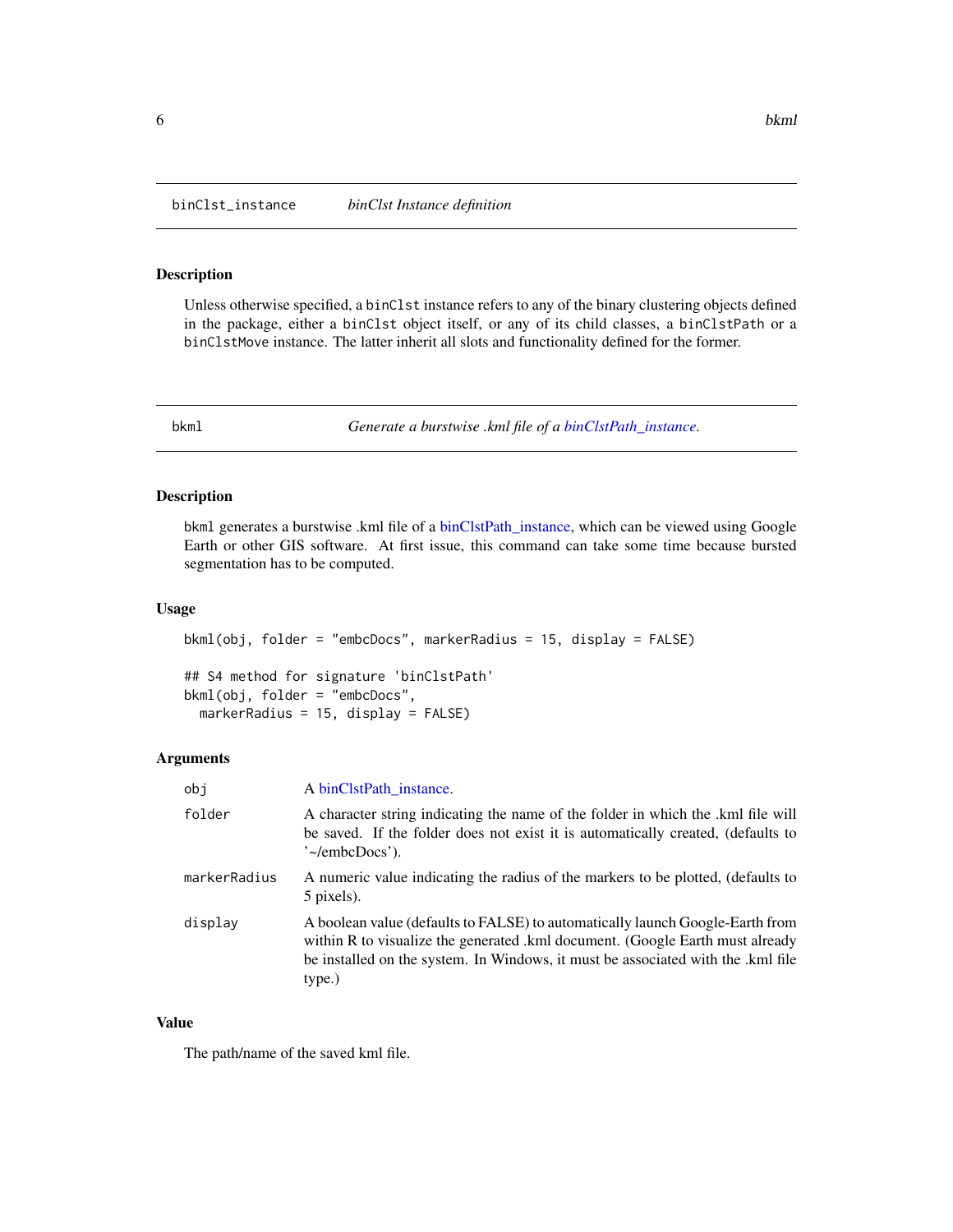#### <span id="page-6-0"></span>bmap 7

# See Also

[pkml](#page-12-1)

# Examples

```
## Not run:
# -- apply EMbC to the example path --
mybcp <- stbc(expth,info=-1)
# -- generate a burstwise kml of the output --
bkml(mybcp)
```

```
## End(Not run)
```
bmap *Generate an HTML burstwise webmap of a [binClstPath\\_instance.](#page-4-1)*

# Description

bmap generates a burstwise .html file map of a [binClstPath\\_instance](#page-4-1) in HTML5, using Google Maps JavaScript API v3 (<https://developers.google.com/maps/documentation/javascript/>). The resulting file can be viewed locally in most browsers (an internet connection is required for displaying the map tiles) or posted online.

#### Usage

```
bmap(obj, folder = "embcDocs", apiKey = "", mapType = "SATELLITE",
 markerRadius = 15, display = FALSE)
```

```
## S4 method for signature 'binClstPath'
bmap(obj, folder = "embcDocs", apiKey = "",
 mapType = "SATELLITE", markerRadius = 15, display = FALSE)
```

| obj     | A binClstPath instance.                                                                                                                                                                                                                                                         |
|---------|---------------------------------------------------------------------------------------------------------------------------------------------------------------------------------------------------------------------------------------------------------------------------------|
| folder  | A character string indicating the name of the folder in which the .html file will<br>be saved. If the folder does not exist it is automatically created, (defaults to<br>$\degree$ -/embcDocs').                                                                                |
| apiKey  | A character string specifying the API Key to be passed to the Google Maps<br>server. No Key is needed for using Google Maps JavaScript API v3, but users<br>may wish to specify a key in order to monitor web traffic if the document is<br>being posted online.                |
| mapType | A character string specifying the type of map to be used in the background. This<br>value is passed directly to the Google Maps server, and currently can be set to<br>ROADMAP, SATELLITE, HYBRID, or TERRAIN. (See the Google Maps API<br>documentation for more information.) |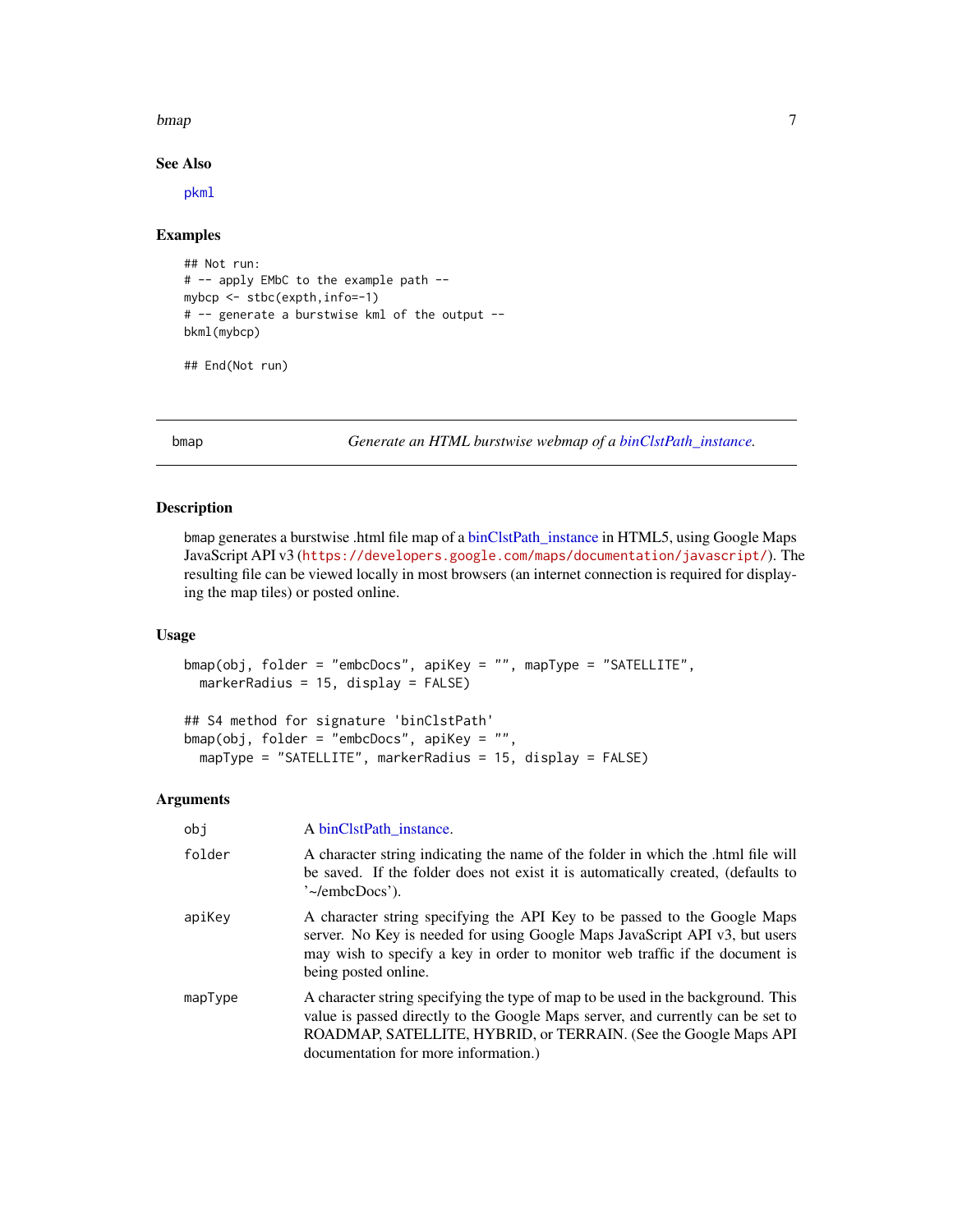<span id="page-7-0"></span>

| markerRadius | A numeric value indicating the radius of the markers to be plotted, (defaults to |
|--------------|----------------------------------------------------------------------------------|
|              | 5 pixels).                                                                       |
| displav      | A boolean value (defaults to FALSE) to automatically launch the system's de-     |
|              | fault browser from within R to visualize the generated .html document.           |

### Value

The path/name of the saved .html file.

# Examples

```
## Not run:
# -- apply EMbC to the example path --
mybcp <- stbc(expth,info=-1)
# -- generate a burstwise HTML of the output --
bmap(mybcp)
```
## End(Not run)

chkp *Check labeling profile*

# Description

Plots the labeling profile of a [binClst\\_instance](#page-5-1) against a control variable (e.g. environmental information) depicted as background coloured bars.

# Usage

chkp(obj, ...) ## S4 method for signature 'binClst' chkp(obj, ctrlLbls = NULL, ctrlClrs = NULL, ctrlLgnd = NULL, lims = NULL)

| obj      | A binClst instance.                                                                                                                                                                                                                                                    |
|----------|------------------------------------------------------------------------------------------------------------------------------------------------------------------------------------------------------------------------------------------------------------------------|
| $\cdots$ | Parameters ctrLbls, ctrlClrs, ctrlLgnd and lims are optional.                                                                                                                                                                                                          |
| ctrlLbls | A numeric vector with the control labels or a string specifying one of 'height',<br>'azimuth' or 'both' solar covariates. By default, for a binClstPath_instance it<br>is set to the solar height covariate, regardless it has been used or not for the<br>clustering. |
| ctrlClrs | A vector of colors to depict the control labeling. At least one colour should be<br>specified for each different control label. By default white/grey colours are used<br>for the default control labels.                                                              |
| ctrlLgnd | A vector of strings identifying the labels for the legend of the plot. They are<br>automatically generated for the solar covariates.                                                                                                                                   |
| lims     | A numeric vector with lower and upper bounds to limit the plot.                                                                                                                                                                                                        |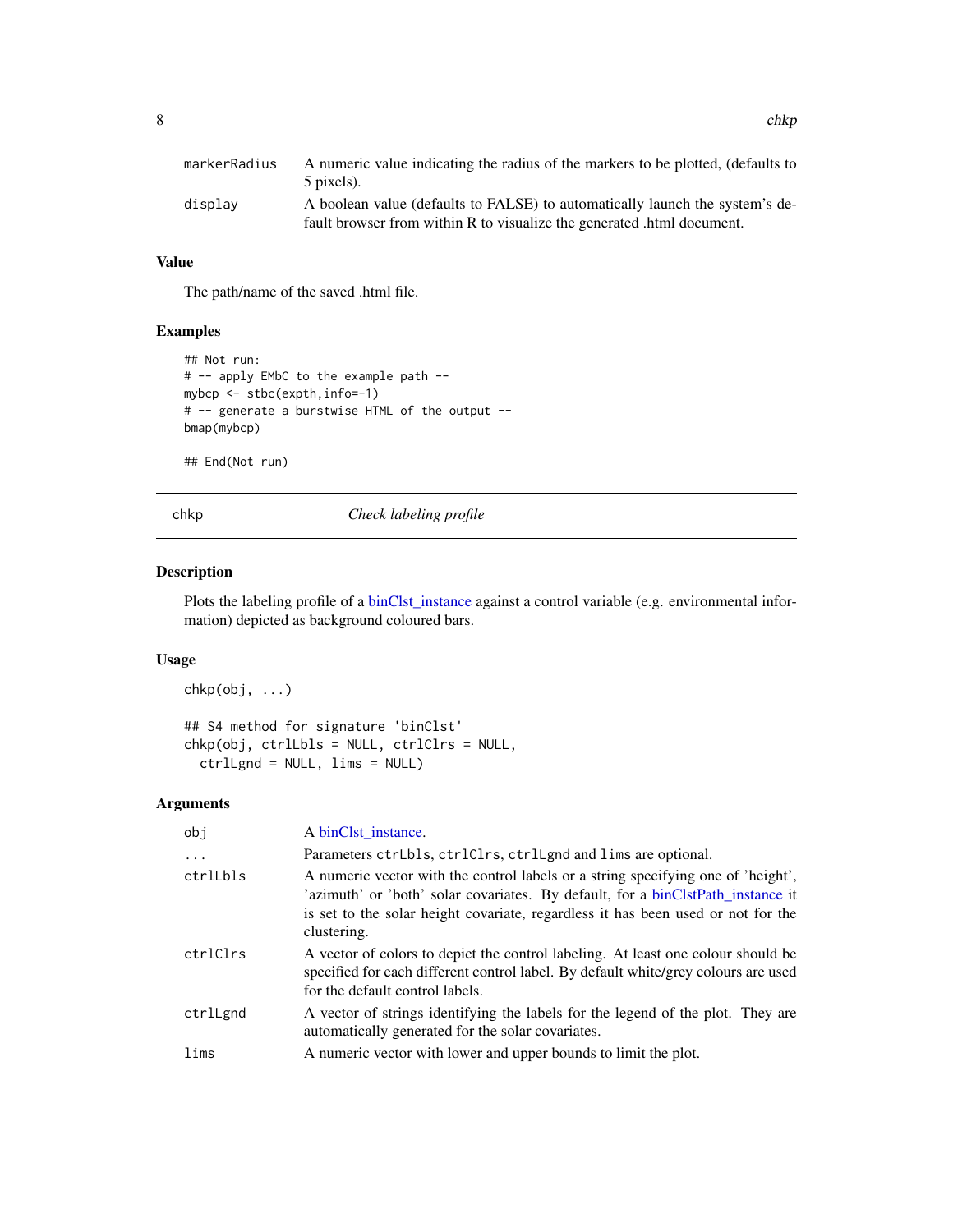#### <span id="page-8-0"></span>cnfm 9

# Examples

```
# -- apply EMbC to \code{expth} --
mybcp <- stbc(expth)
# -- plot the labeling profile against 'both' solar covariates --
chkp(mybcp,ctrlLbls='both',ctrlClrs=RColorBrewer::brewer.pal(8,'Oranges')[1:4])
```
#### cnfm *Confusion matrix*

#### Description

cnfm computes the confusion matrix of the clustering with respect to an expert/reference labeling of the data. Also, it can be used to compare the labelings of two different clusterings of the same trajectory, (see details).

#### Usage

```
cnfm(obj, ref, ...)
## S4 method for signature 'binClst,numeric'
cnfm(obj, ref, ret = FALSE, ...)## S4 method for signature 'binClstPath,missing'
cnfm(obj, ref, ret = FALSE, ...)## S4 method for signature 'binClstStck,missing'
cnfm(obj, ref, ret = FALSE, ...)## S4 method for signature 'binClst, binClst'
```
 $cnfm(obj, ref, ret = FALSE, ...)$ 

# Arguments

| obi     | A binClst instance or bnClstStck instance.                                                                  |
|---------|-------------------------------------------------------------------------------------------------------------|
| ref     | A numeric vector with an expert/reference labeling of the data.<br>A second binClst instance (see details). |
| $\cdot$ | Parameters ref and ret are optional.                                                                        |
| ret     | A boolean value (defaults to FALSE). If ret=TRUE the confusion matrix is re-<br>turned as a matrix object.  |

# Details

The confusion matrix yields marginal counts and Recall for each row, and marginal counts, Precision and class F-measure for each column. The 3x2 subset of cells at the bottom right show (in this order): the overall Accuracy, the average Recall, the average Precision, NaN, NaN, and the overall Macro-F-Measure. The number of classes (expert/reference labeling) should match or, at least not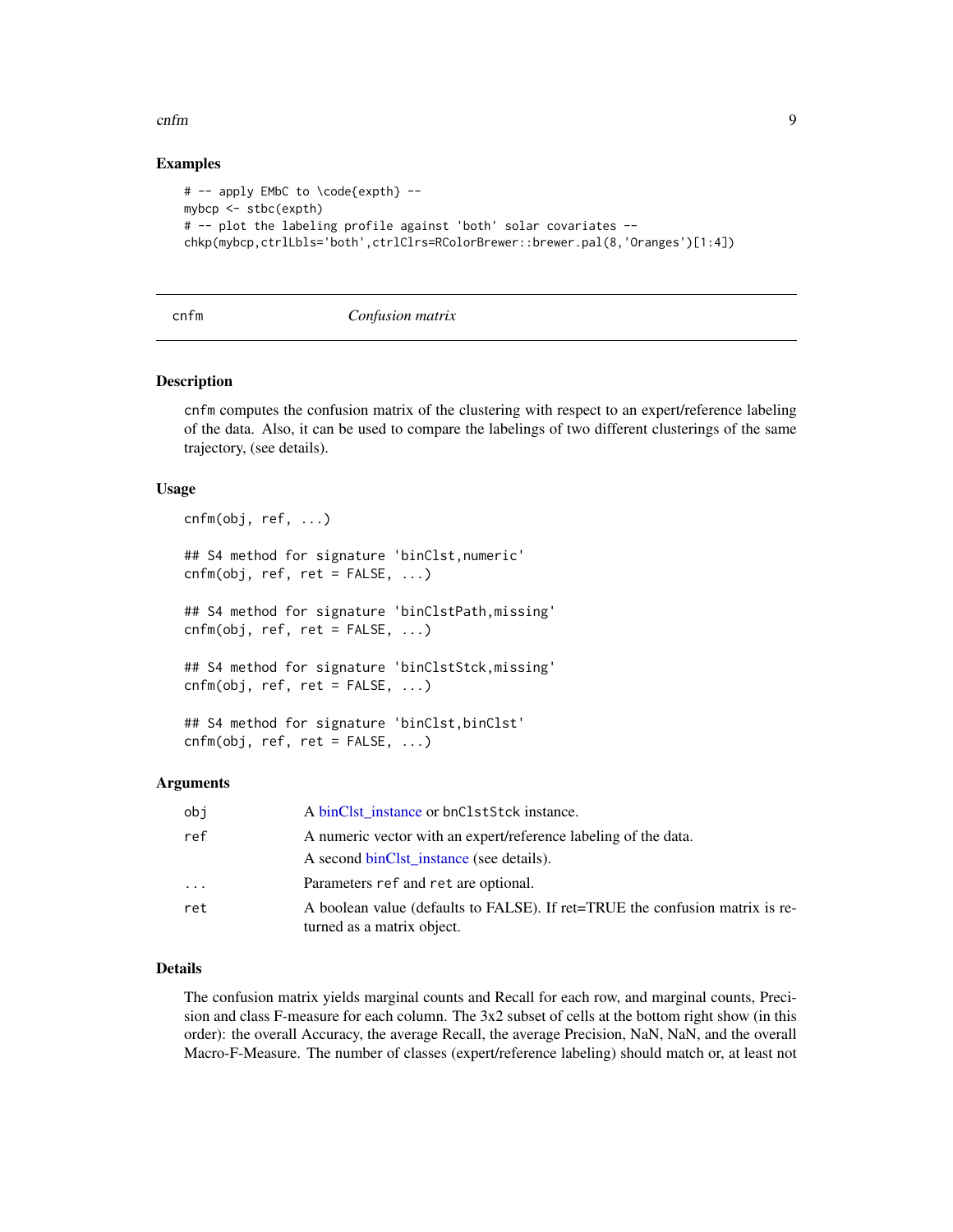<span id="page-9-0"></span>be greater than the number of clusters. The overall value of the Macro-F-Measure is an average of the class F-measure values, hence it is underestimated if the number of classes is lower than the number of clusters.

If obj is a binClstPath instance and there is a column "lbl" in the obj@pth slot with an expert labeling, this labeling will be used by default.

If obj is a binClstStck instance and, for all paths in the stack, there is a column "lbl" in the  $obj@pth$  slot of each, this labeling will be used to compute the confusion matrix for the whole stack.

If obj and ref are both a [binClst\\_instance](#page-5-1) (e.g. smoothed versus non-smoothed), the confusion matrix compares both labelings.

# Value

If ret=TRUE returns a matrix with the confusion matrix values.

#### Examples

```
# -- apply EMbC to the example path --
mybcp <- stbc(expth,info=-1)
# -- compute the confusion matrix --
cnfm(mybcp,expth$lbl)
# -- as we have expth$lbl the following also works --
cnfm(mybcp,mybcp@pth$lbl)
# -- or simply --
cnfm(mybcp)
# -- numerical differences with respect to the smoothed clustering --
cnfm(mybcp,smth(mybcp))
```
<span id="page-9-1"></span>embc *General pourpose multivariate binary Clustering (EMbC)*

#### **Description**

embc implements the core function of the Expectation-Maximization multivariate binary clustering.

#### Usage

embc(X,  $U = NULL$ , stdv = NULL, maxItr = 200, info = 0)

| $\times$ | The input data set. A multivariate matrix where each row is a data point and<br>each column is an input feature (a variable).                                                                                                                                                                                                                       |
|----------|-----------------------------------------------------------------------------------------------------------------------------------------------------------------------------------------------------------------------------------------------------------------------------------------------------------------------------------------------------|
| U        | A multivariate matrix with same dimension as X with the values of certainty<br>associated to each corresponding value in X. Certainties assign reliability to the<br>data points so that the less reliable is a data point the less its leverage in the<br>clustering. By default certainties are set to one (no uncertainty in any value in<br>X). |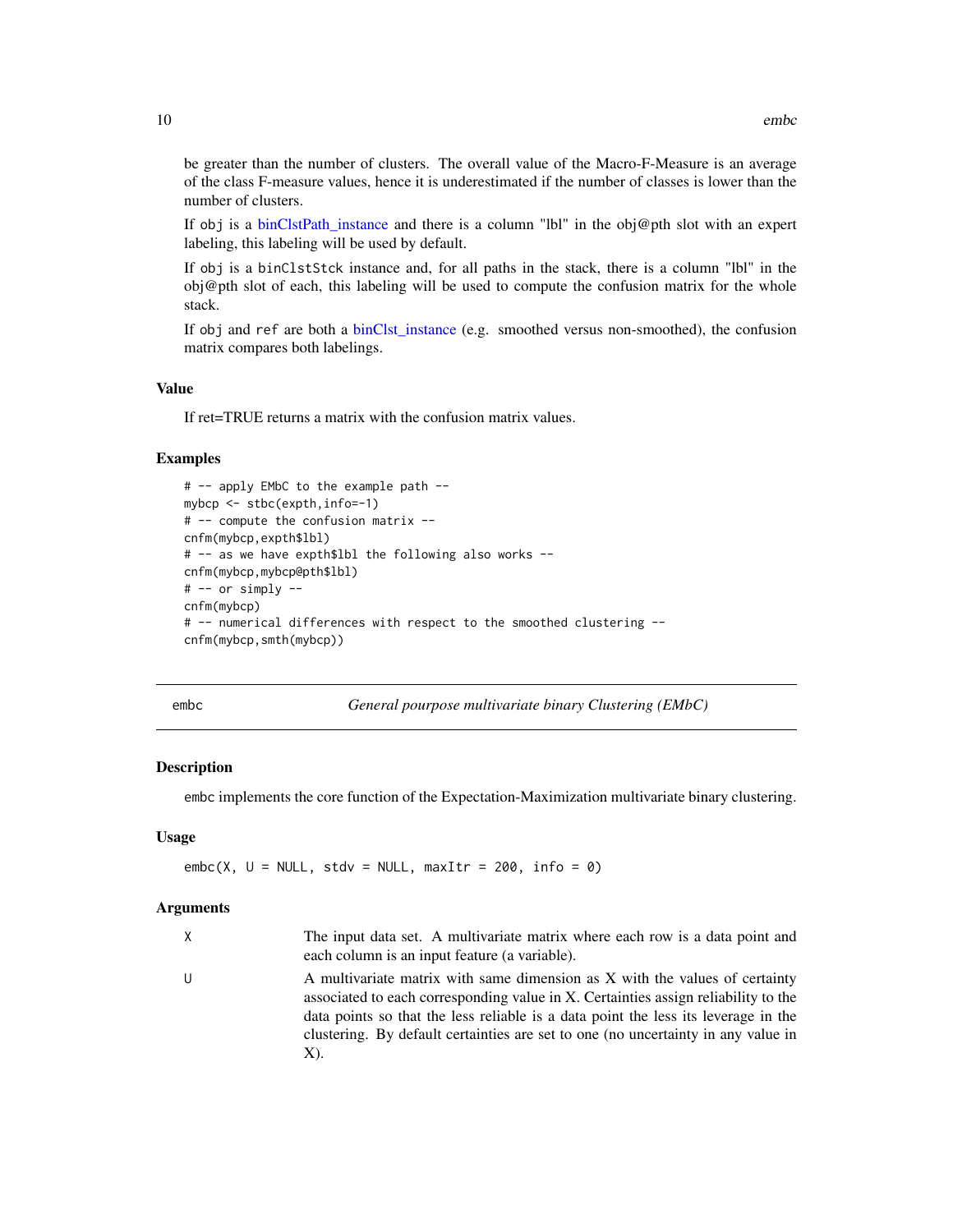#### <span id="page-10-0"></span>expth the contract of the contract of the contract of the contract of the contract of the contract of the contract of the contract of the contract of the contract of the contract of the contract of the contract of the cont

| stdv   | a vector with bounds for the maximum precision of clusters, given as minimum<br>standard deviation for each variable, (by default is set to rep(sqrt(.Machine\$double.eps), ncol(X))                                                                                 |
|--------|----------------------------------------------------------------------------------------------------------------------------------------------------------------------------------------------------------------------------------------------------------------------|
| maxItr | A limit to the number of iterations in case of slow convergence (defaults to 200).                                                                                                                                                                                   |
| info   | Level of information shown at each step: info=0 (default) shows step likelihood,<br>number of clusters, and number of changing labels; info=1, include clustering<br>statistics; info=2, include delimiters information; info<0, suppress any step in-<br>formation. |

# Value

Returns a binClst object.

#### Examples

# -- apply EMbC to the example set of data points x2d -- mybc <- embc(x2d@D)

expth *Synthetic path used in the examples*

# Description

A data.frame with a synthetically generated trajectory with column values (timeStamps, longitudes, latitudes, labels) and column headers ('dTm','lon','lat','lbl'). The order of the columns is important. Column headers can be whatever but are expected to be there. The only exception is the header for the labels column: if headed as 'lbl' it will be used automatically by any methods that can make use of it.

# Format

See parameter pth of the [stbc](#page-19-1) constructor.

lblp *labeling profile plot*

# Description

lblp plots the labeling profile of a [binClst\\_instance.](#page-5-1)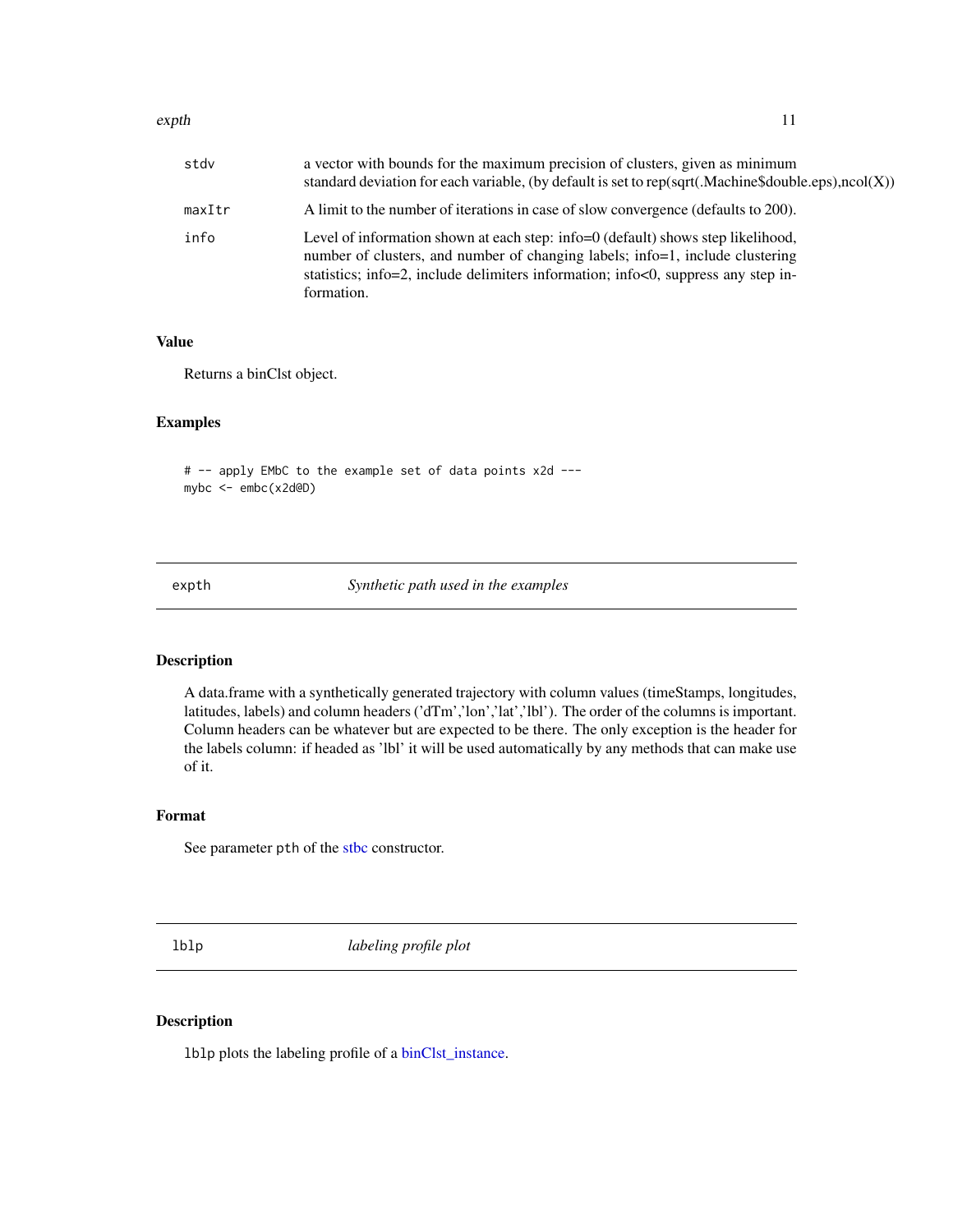# Usage

```
lblp(obj, ref, ...)## S4 method for signature 'binClst,missing'
lblp(obj, ref, lines = NULL, ...)## S4 method for signature 'binClstStck,missing'
lblp(obj, ref, lines = NULL, ...)## S4 method for signature 'binClst,numeric'
lblp(obj, ref, lines = NULL, ...)## S4 method for signature 'binClst, binClst'
lblp(obj, ref, lines = NULL, ...)
```
#### Arguments

| obj  | A binClst instance.                                             |
|------|-----------------------------------------------------------------|
| ref  | A numeric vector with an expert's labeling profile.             |
|      | A second binClst_instance to be compared with the first.        |
| .    | Parameters ref and lims are optional.                           |
| lims | A numeric vector with lower and upper bounds to limit the plot. |
|      |                                                                 |

#### Examples

# -- apply EMbC to the example path - mybcp <- stbc(expth) # -- plot the labeling profile comparing with expert labeling - lblp(mybcp,expth\$lbl) # -- compare original and smoothed labeling profiles - lblp(mybcp,smth(mybcp))

lkhp *Likelihood profile plots*

#### Description

lkhp likelihood optimization plot.

#### Usage

```
lkhp(obj, offSet = 1)
## S4 method for signature 'binClst'
lkhp(obj, offset = 1)## S4 method for signature 'list'
lkhp(obj, offset = 1)
```
<span id="page-11-0"></span>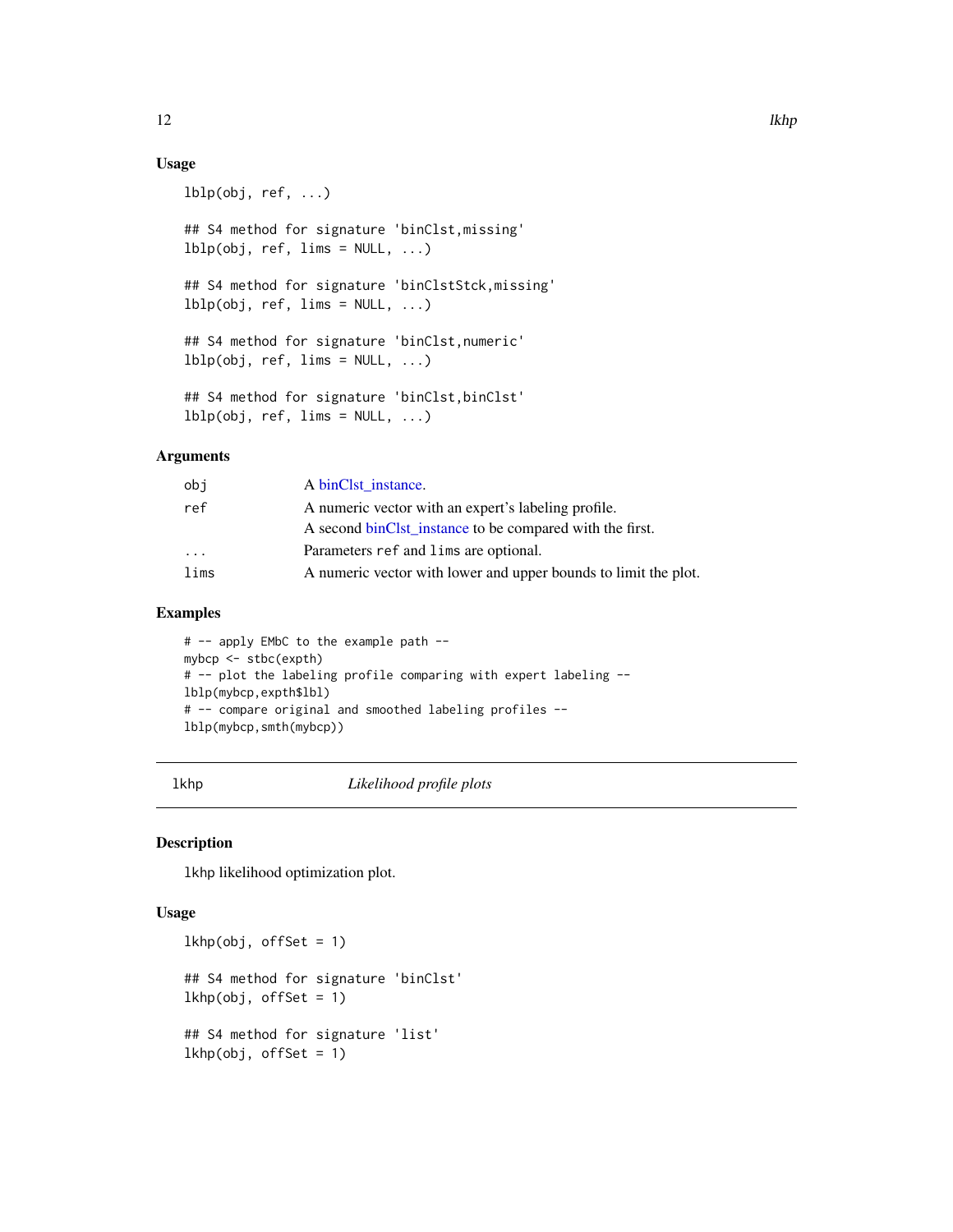#### <span id="page-12-0"></span>pkml and the contract of the contract of the contract of the contract of the contract of the contract of the contract of the contract of the contract of the contract of the contract of the contract of the contract of the c

# Arguments

| obi    | A BinClst instance or a list of them.                                                |
|--------|--------------------------------------------------------------------------------------|
| offSet | A numeric value indicating an offset to avoid the initial iterations. This is useful |
|        | to see the likelihood evolution in the last iterations where the changes in likeli-  |
|        | hood are of different order of magnitude than those at the starting iterations.      |

# Examples

```
# -- apply EMbC to the example path --
mybcp <- stbc(expth)
# -- inspect the likelihood evolution --
lkhp(mybcp)
# -- avoid the initial values --
lkhp(mybcp,10)
```
<span id="page-12-1"></span>pkml *Generate a pointwise .kml file of a [binClstPath\\_instance](#page-4-1)*

# Description

pkml generates a pointwise KML file of a [binClstPath\\_instance,](#page-4-1) which can be viewed using Google Earth or other GIS software.

#### Usage

```
pkml(obj, folder = "embcDocs", markerRadius = 15, display = FALSE,
  ...)
```

```
## S4 method for signature 'binClstPath'
pkml(obj, folder, markerRadius, display,
 showClst = numeric(), ...)
```

| obj          | A binClstPath_instance.                                                                                                                                                                                                                                      |
|--------------|--------------------------------------------------------------------------------------------------------------------------------------------------------------------------------------------------------------------------------------------------------------|
| folder       | A character string indicating the name of the folder in which the .kml file will<br>be saved. If the folder does not exist it is automatically created, (defaults to<br>$\degree$ -/embcDocs').                                                              |
| markerRadius | A numeric value indicating the radius of the markers to be plotted, (defaults to<br>5 pixels).                                                                                                                                                               |
| display      | A boolean value (defaults to FALSE) to automatically launch Google-Earth from<br>within R to visualize the generated .kml document. (Google Earth must already<br>be installed on the system. In Windows, it must be associated with the .kml file<br>type.) |
| $\ddotsc$    | Parameters folder, marker Radius, display and show Clst are optional.                                                                                                                                                                                        |
| showClst     | A numeric vector indicating a subset of clusters to be shown.                                                                                                                                                                                                |
|              |                                                                                                                                                                                                                                                              |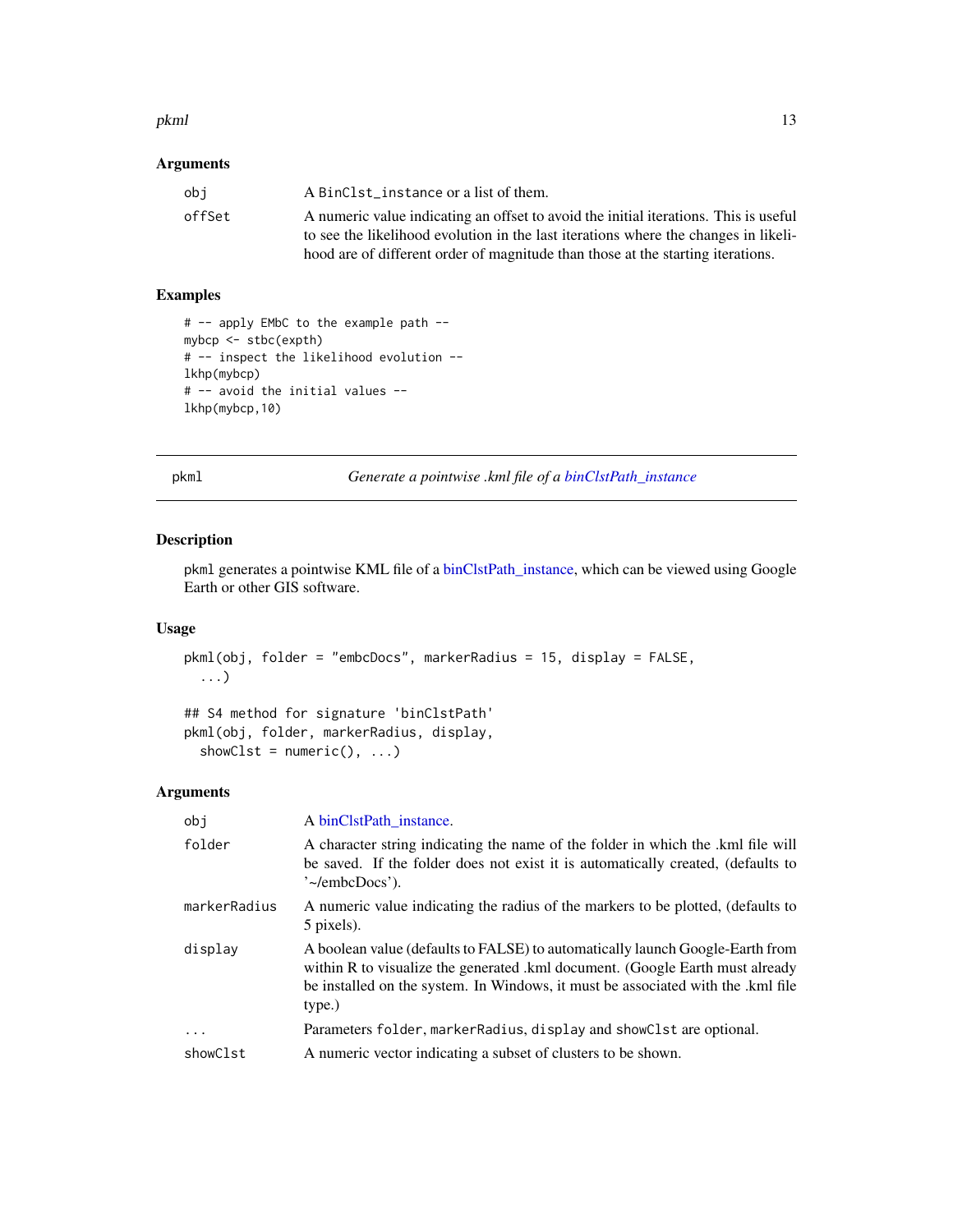14 pmap pmap pmap and the set of the set of the set of the set of the set of the set of the set of the set of the set of the set of the set of the set of the set of the set of the set of the set of the set of the set of th

# Value

The path/name of the saved kml file.

#### See Also

[bkml](#page-5-2)

# Examples

```
## Not run:
# -- apply EMbC to the example path --
mybcp <- stbc(expth,info=-1)
# -- generate a pointwise .kml of the output --
pkml(mybcp)
# -- show only stopovers and automatically display the .kml document --
pkml(mybcp,showClst=c(1,2),display=TRUE)
```
## End(Not run)

pmap *Generate an HTML pointwise webmap of a [binClstPath\\_instance.](#page-4-1)*

#### Description

pmap generates a pointwise .html file-map of a [binClstPath\\_instance](#page-4-1) in HTML5, using Google Maps JavaScript API v3 (<https://developers.google.com/maps/documentation/javascript/>). The resulting file can be viewed locally in most browsers (an internet connection is required for displaying the map tiles) or posted online.

# Usage

```
pmap(obj, folder = "embcDocs", apiKey = "", mapType = "SATELLITE",
 markerRadius = 15, display = FALSE)
## S4 method for signature 'binClstPath'
pmap(obj, folder = "embcDocs", apiKey = "",
 mapType = "SATELLITE", markerRadius = 15, display = FALSE)
```

| obj    | A binClstPath_instance.                                                                                                                                                                                                                                          |
|--------|------------------------------------------------------------------------------------------------------------------------------------------------------------------------------------------------------------------------------------------------------------------|
| folder | A character string indicating the name of the folder in which the .html file will<br>be saved. If the folder does not exist it is automatically created, (defaults to<br>$\degree$ -/embcDocs').                                                                 |
| apiKey | A character string specifying the API Key to be passed to the Google Maps<br>server. No Key is needed for using Google Maps JavaScript API v3, but users<br>may wish to specify a key in order to monitor web traffic if the document is<br>being posted online. |

<span id="page-13-0"></span>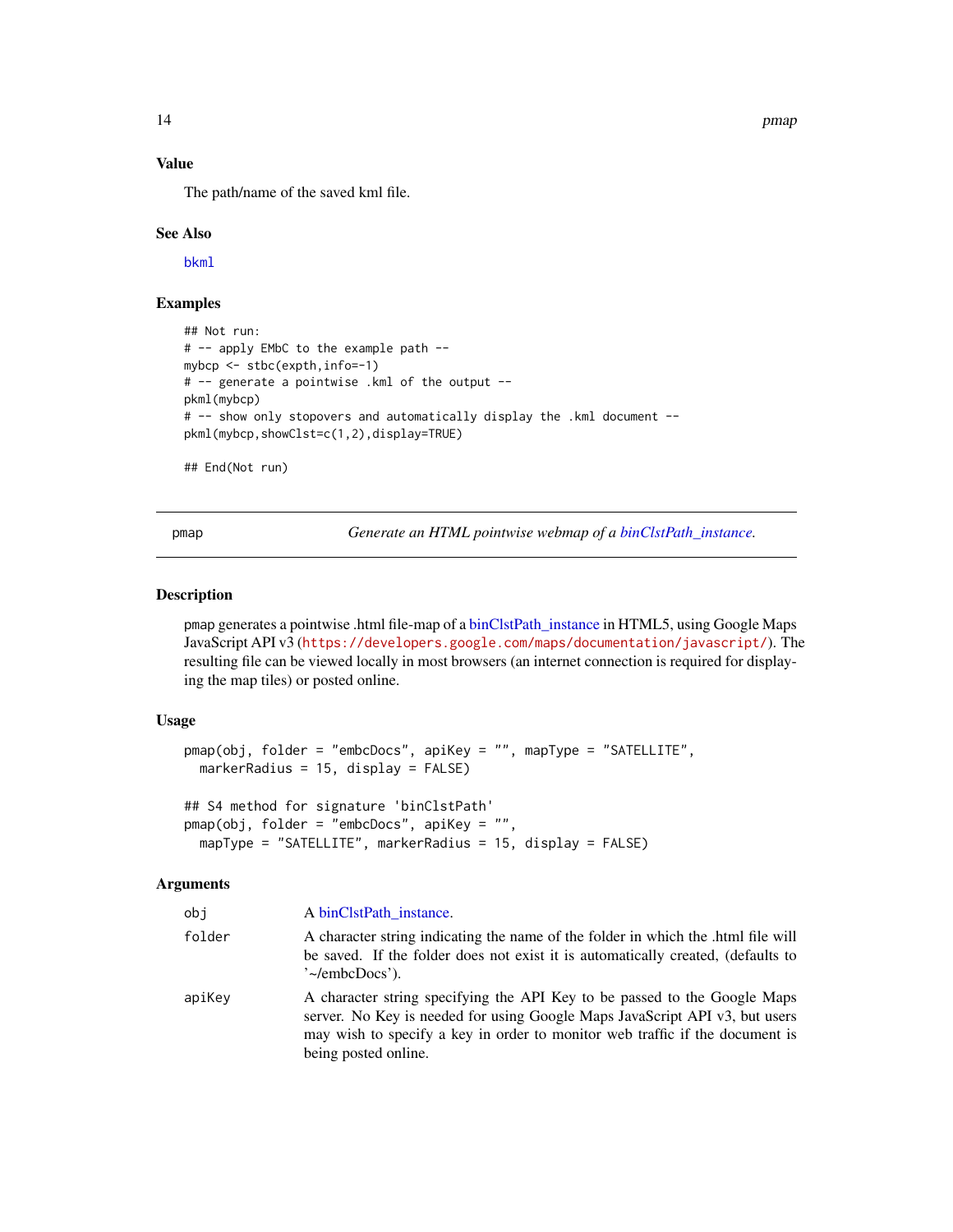<span id="page-14-0"></span>

| mapType      | A character string specifying the type of map to be used in the background. This<br>value is passed directly to the Google Maps server, and currently can be set to<br>ROADMAP, SATELLITE, HYBRID, or TERRAIN. (See the Google Maps API<br>documentation for more information.) |
|--------------|---------------------------------------------------------------------------------------------------------------------------------------------------------------------------------------------------------------------------------------------------------------------------------|
| markerRadius | A numeric value indicating the radius of the markers to be plotted, (defaults to<br>5 pixels).                                                                                                                                                                                  |
| displav      | A boolean value (defaults to FALSE) to automatically launch the system's de-<br>fault browser from within R to visualize the generated .html document.                                                                                                                          |

#### Value

The path/name of the saved html file.

# Examples

```
## Not run:
# -- apply EMbC to the example path --
mybcp <- stbc(expth,info=-1)
# -- generate a pointwise HTML of the output --
pmap(mybcp)
```
## End(Not run)

rlbl *Manual relabeling of clusters.*

# Description

rlbl Manual relabeling of clusters (to merge clusters or relabel merged clusters).

# Usage

```
r1bl(obj, old = 0, new = 0, reset = FALSE)## S4 method for signature 'binClst'
r1bl(obj, old = 0, new = 0, reset = FALSE)
```

| obi   | A binClst instance.                                                                                |
|-------|----------------------------------------------------------------------------------------------------|
| old   | The number of the cluster to be relabeled.                                                         |
| new   | The new number of the cluster.                                                                     |
| reset | A boolean value (defaults to FALSE). If reset=TRUE the labeling is reset to the<br>original state. |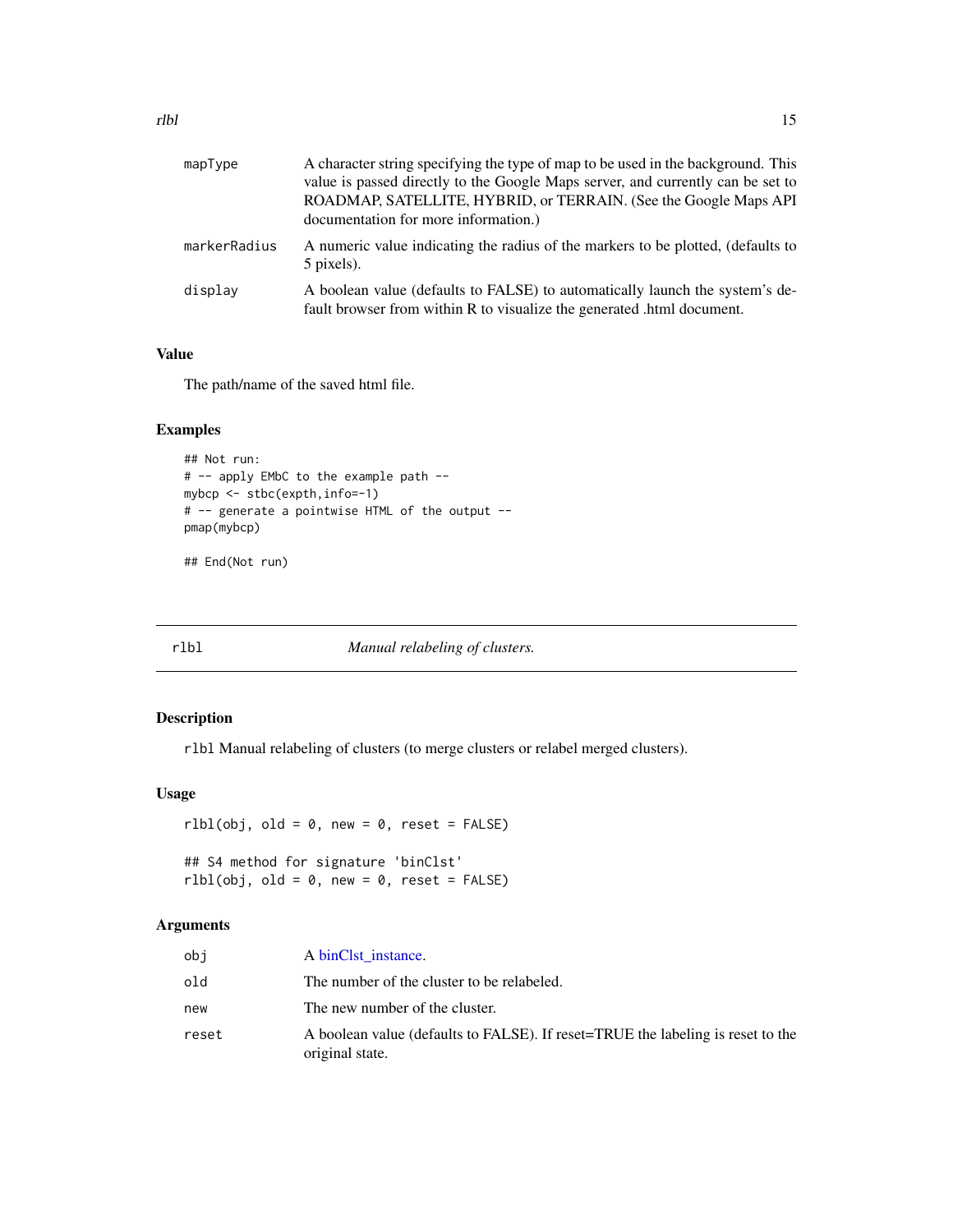#### Details

Whenever two adjacent clusters are merged, the label identifying the splitting variable between them both is meaningless, and the algorithm ends up assigning either a L or H only depending on how it evolved until reaching the merging point. Thus it can happen that the final labeling of the resulting cluster is not the most intuitive one. With this method the labels can be changed as desired. It can also be used to manually force the merging of two clusters.

This method does not return a relabeled copy of the input obj, instead the [binClst\\_instance](#page-5-1) itself is relabeled. However, this is intended only for output and visualization purposes  $(\text{scr}(i), \text{lbp}(i))$ , cnfm(), view()) as the [binClst\\_instance](#page-5-1) parameters (GMM parameters and binary delimiters) are not recomputed. Thus the input instance can always be reset to its original state.

#### Value

This method does not return a relabeled copy of the input obj, instead the [binClst\\_instance](#page-5-1) itself is relabeled. It is intended only for visualization purposes, as it does not recompute the GMM parameters nor the binary delimiters of the [binClst\\_instance.](#page-5-1)

# Examples

```
# -- apply EMbC to the example path --
mybcp <- stbc(expth,info=-1)
# -- manually merge clusters 1 and 2 --
rlbl(mybcp,1,2)
# -- reset to the original state --
rlbl(mybcp,reset=TRUE)
```
sct3 *Dynamic 3D-scatterplot*

#### **Description**

sct3 generates a dynamic 3D-scatterplot of a multivariate [binClst\\_instance,](#page-5-1) showing clusters in different colors. The scatter plot can be zoomed/rotated with the mouse.

### Usage

sct3(obj, ...)

## S4 method for signature 'binClst'  $sct3(obj, showVars = NULL, showClst = NULL, ...)$ 

| obi      | A binClst instance.                                   |
|----------|-------------------------------------------------------|
| $\cdots$ | Parameters ref, show Vars and show Clst are optional. |

<span id="page-15-0"></span>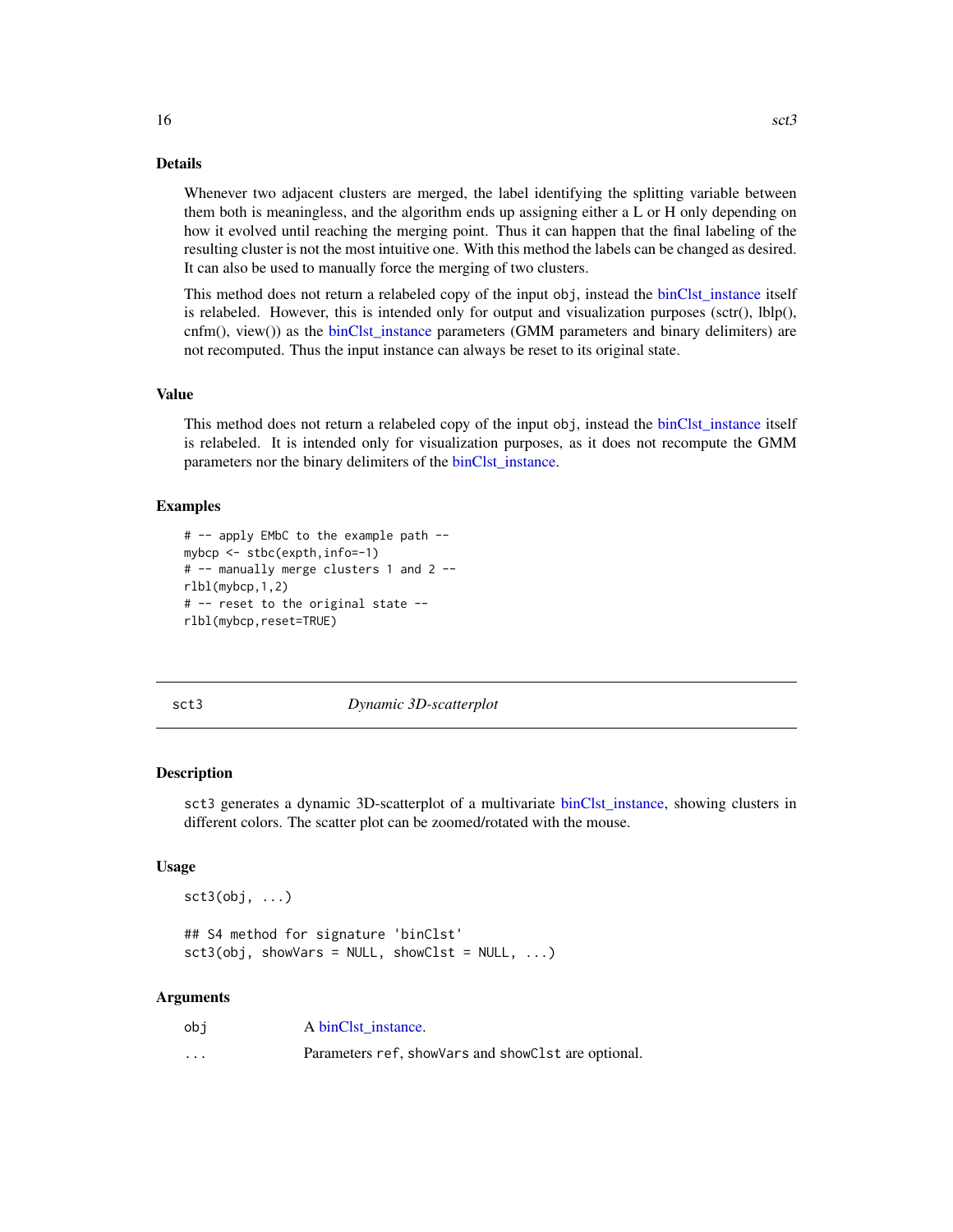<span id="page-16-0"></span>

| showVars | When the number of variables is greater than two, a length 3 numeric vector<br>indicating one splitting variable and two variables to be scattered (given in that<br>order).                                              |
|----------|---------------------------------------------------------------------------------------------------------------------------------------------------------------------------------------------------------------------------|
| showClst | When the number of variables is greater than two, a numeric vector (of variable<br>length) indicating a subset of the clusters that will be shown in the scatter plot.<br>This is useful in case of overlapping clusters. |

# Details

This function needs the package "rgl" to be installed.

#### Examples

```
## Not run:
# -- apply EMbC to the example path with scv='height' --
mybcp <- stbc(expth,scv='height')
# -- show a dynamic 3D-scatterplot --
sct3(mybcp)
# -- show only a subset of clusters --
sct3(mybcp,showClst=c(2,4,6))
```
## End(Not run)

sctr *Clustering 2D-scatterplot*

# Description

sctr generates a scatterplot from a [binClst\\_instance,](#page-5-1) showing clusters in different colors.

#### Usage

```
sctr(obj, ...)
## S4 method for signature 'binClst'
sctr(obj, ref = NULL, showVars = NULL,
  showClst = NULL, bg = NULL, ...)## S4 method for signature 'binClstStck'
sctr(obj, ref = NULL, showVars = NULL,
  showClst = NULL, ...)
```

| obi                     | A binClst instance.                                   |
|-------------------------|-------------------------------------------------------|
| $\cdot$ $\cdot$ $\cdot$ | Parameters ref, show Vars and show Clst are optional. |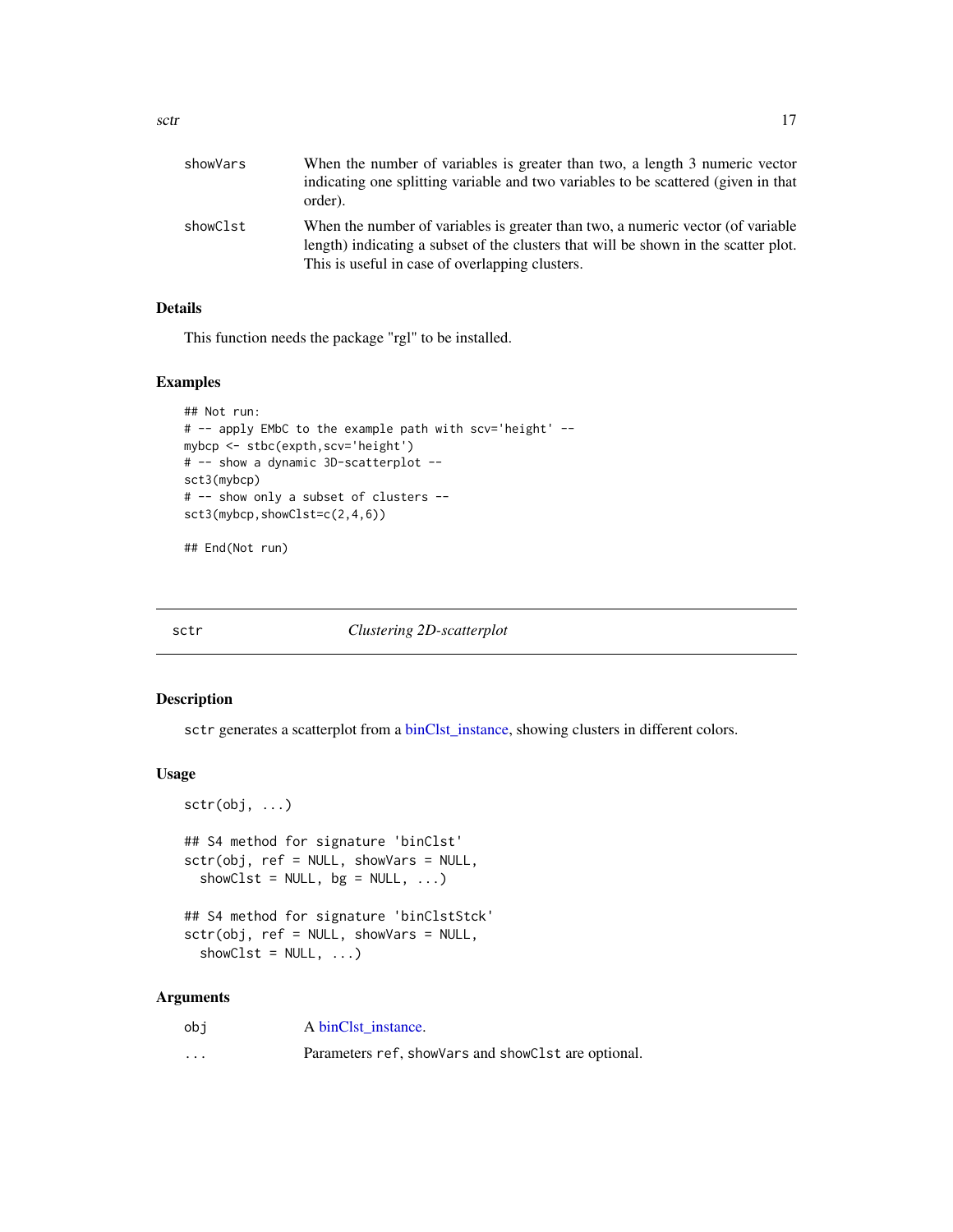<span id="page-17-0"></span>

| ref      | A numeric vector with expert/reference labeling for visual validation of the clus-<br>tering.                                                                                                                             |
|----------|---------------------------------------------------------------------------------------------------------------------------------------------------------------------------------------------------------------------------|
|          | A second binClst_instance to be compared with the former.                                                                                                                                                                 |
| showVars | When the number of variables is greater than two, a length 3 numeric vector<br>indicating one splitting variable and two variables to be scattered (given in that<br>order).                                              |
| showClst | When the number of variables is greater than two, a numeric vector (of variable<br>length) indicating a subset of the clusters that will be shown in the scatter plot.<br>This is useful in case of overlapping clusters. |
| bg       | A valid colour to be used as background colour for multivariate scatterplots. By<br>default a light-grey colour is used to enhance data points visibility.                                                                |

# Examples

```
# -- apply EMbC to the example path --
mybcp <- stbc(expth,info=-1)
# -- show the scatterplot compared with expert labeling--
sctr(mybcp,expth$lbl)
```
setc *Sets binClst color palette .*

# Description

setc sets the color palette to a color family from the RColorbrewer package

# Usage

setc(bC, fam = "RdYlBu")

# Arguments

| bС  | A binClst instance.        |
|-----|----------------------------|
| fam | The name of a color family |

fam The name of a color family from the Rcolorbrewer R-package, (default color palette is 'RdYlBu' which is colorblind safe and print friendly up to 6 colors).

# Examples

```
# -- change the color palette of mybc to "PuOr" --
## Not run:
setc(mybc,'PuOr')
## End(Not run)
```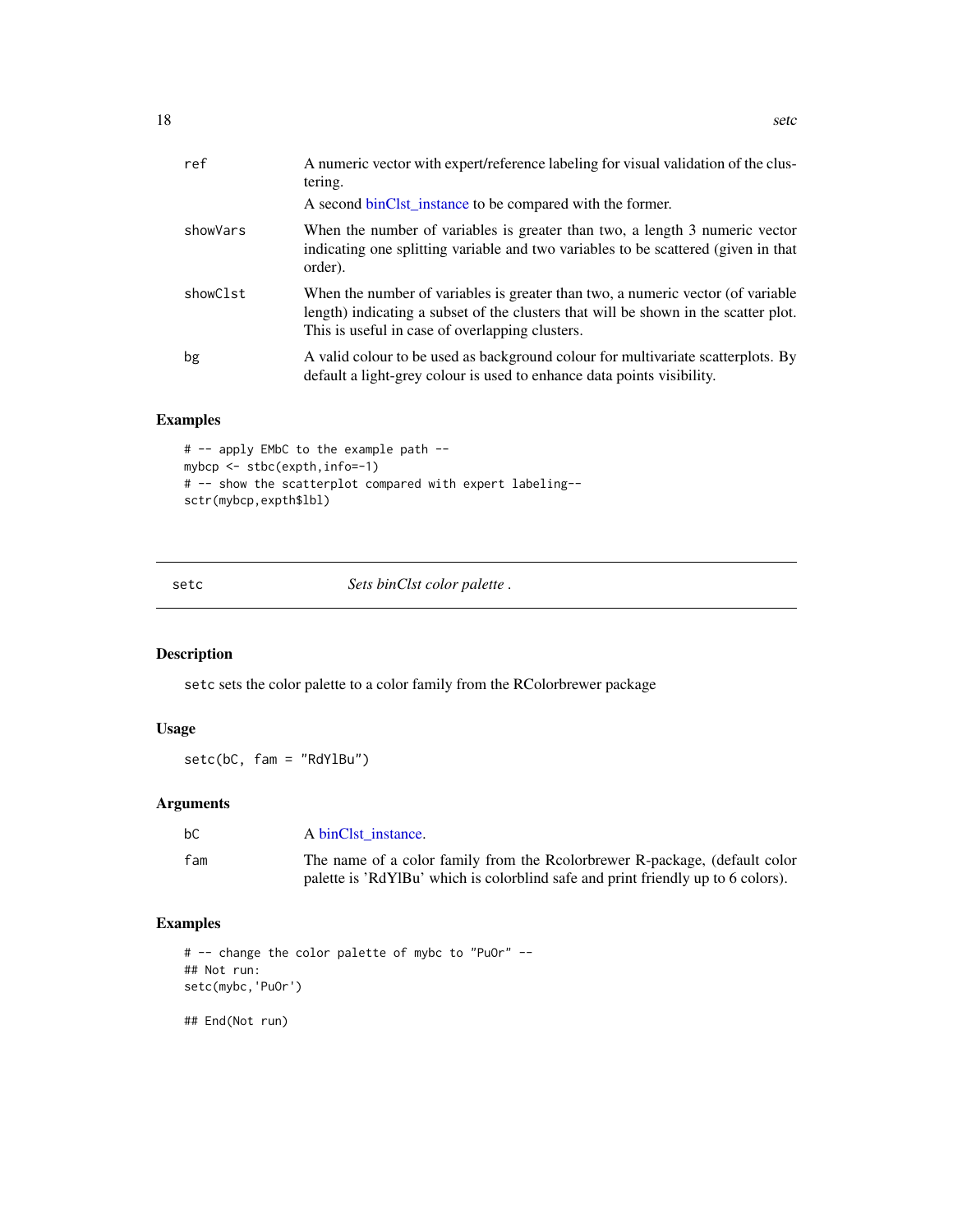<span id="page-18-0"></span>

### Description

slct selects a single path from a binClstStck instance.

# Usage

```
slct(stck, pathNmbr)
```
# Arguments

| stck     | A binClstStck instance.                       |
|----------|-----------------------------------------------|
| pathNmbr | The number of the single path to be selected. |

# Value

Returns the single [binClstPath\\_instance](#page-4-1) selected.

# Examples

```
## Not run:
# -- select path number 3 in mybcpstack --
bcp3 <- slct(mybcpstack,3)
```
## End(Not run)

smth *Posterior smoothing of single local labels.*

# Description

smth Performs a posterior smoothing of single local labels (locations that differ from their neighbouring locations while the later have equal labels).

#### Usage

```
smth(obj, dlta = 1)
## S4 method for signature 'binClst'
smth(obj, dlta = 1)
## S4 method for signature 'binClstStck'
smth(obj, dlta = 1)
```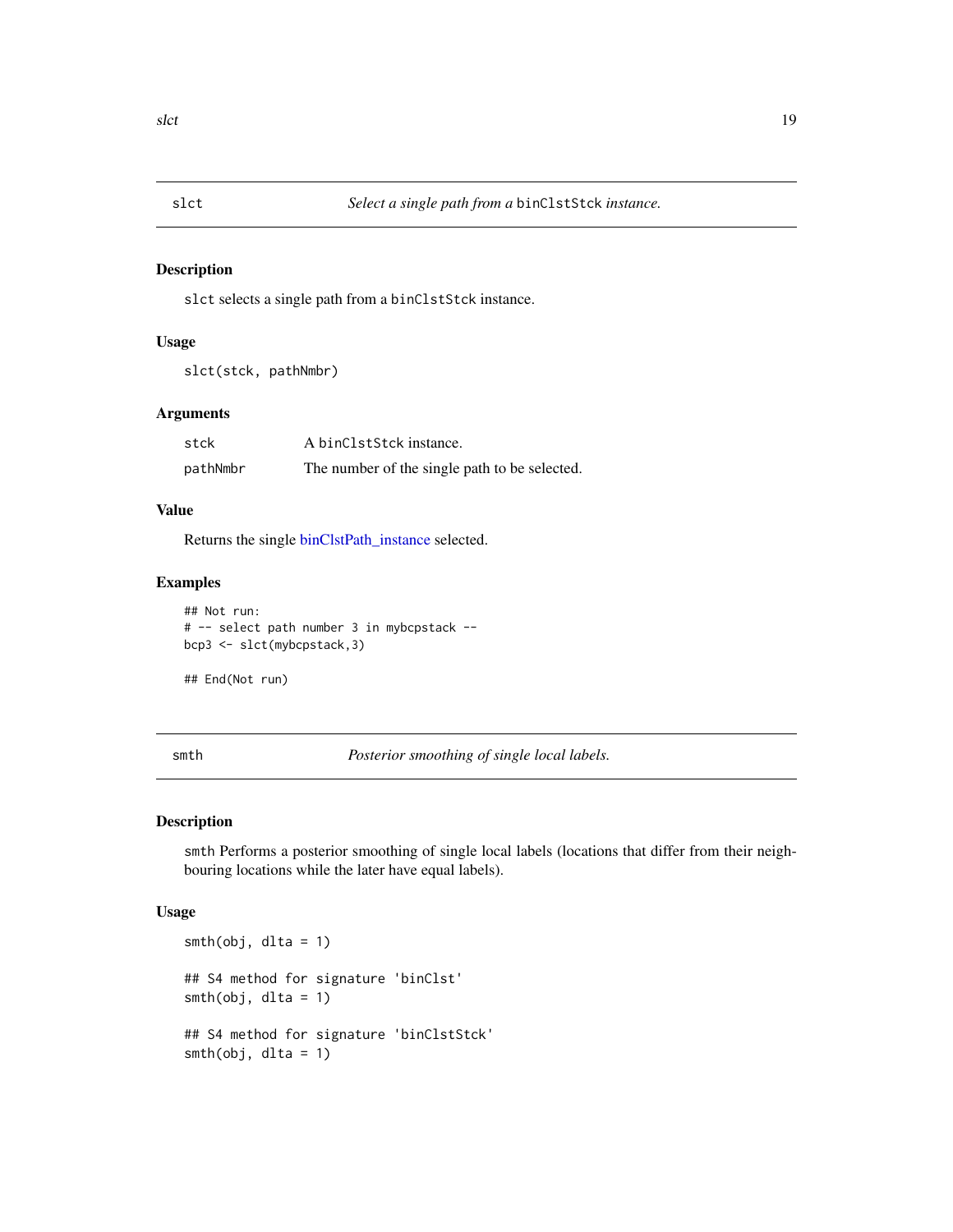#### <span id="page-19-0"></span>**Arguments**

| obi  | Either a binClst instance or a binClstStck instance.                                                                                                                |
|------|---------------------------------------------------------------------------------------------------------------------------------------------------------------------|
| dlta | A numeric value in the range $(0,1)$ (default is 1) indicating the user's will to<br>accept a change of label. The change of label is done whenever the decrease in |
|      | likelihood is not greater then dlta.                                                                                                                                |

# Value

A smoothed copy of the input instance. In the case of a binClstStck\_instance smoothing is performed at population level as well as at each individual trajectory in the stack.

### Examples

```
# -- cluster the example path with a prior smooth of 1 hour --
mysmoothbcp <- stbc(expth,smth=1,info=-1)
# -- apply a posterior smoothing --
mysmoothbcpsmoothed <- smth(mysmoothbcp,dlta=0.5)
```
<span id="page-19-1"></span>stbc *speed/turn bivariate binary Clustering.*

#### Description

stbc is a specific constructor for movement ecology pourposes. By default it implements a bivariate (speed/turn) clustering for behavioural annotation of animals' movement trajectories. Alternatively, it can perform a trivariate clustering by including the solar position covariate (i.e. solar height or solar azimuth) as a daytime indicator.

### Usage

```
stbc(obj, stdv = c(0.1, 5 * pi/180), spdLim = 40, smth = 0,
 scv = "None", maxItr = 200, info = 0)
```

| obi  | A data frame object with (timeStamp, lon, lat) values in columns 1:3 respec-<br>tively. Timestamps must be given as POSIXct() with specific format "%Y-%m-<br>%d %H:%M:%S". Further columns of associated data are allowed and will be<br>included in the binClstPath_instance @pth slot.<br>A Move object from the "move" R-package. |
|------|---------------------------------------------------------------------------------------------------------------------------------------------------------------------------------------------------------------------------------------------------------------------------------------------------------------------------------------|
|      | A list of trajectories given either as data. frame or Move objects, to perform a<br>joined clustering of all of them. This is mainly intended to perform analysis at<br>population level.                                                                                                                                             |
| stdv | a vector with bounds for the maximum precision of clusters, given as minimum<br>standard deviation for each variable, (by default is set to 0.1 m/s for velocities<br>and 5 degrees for turns).                                                                                                                                       |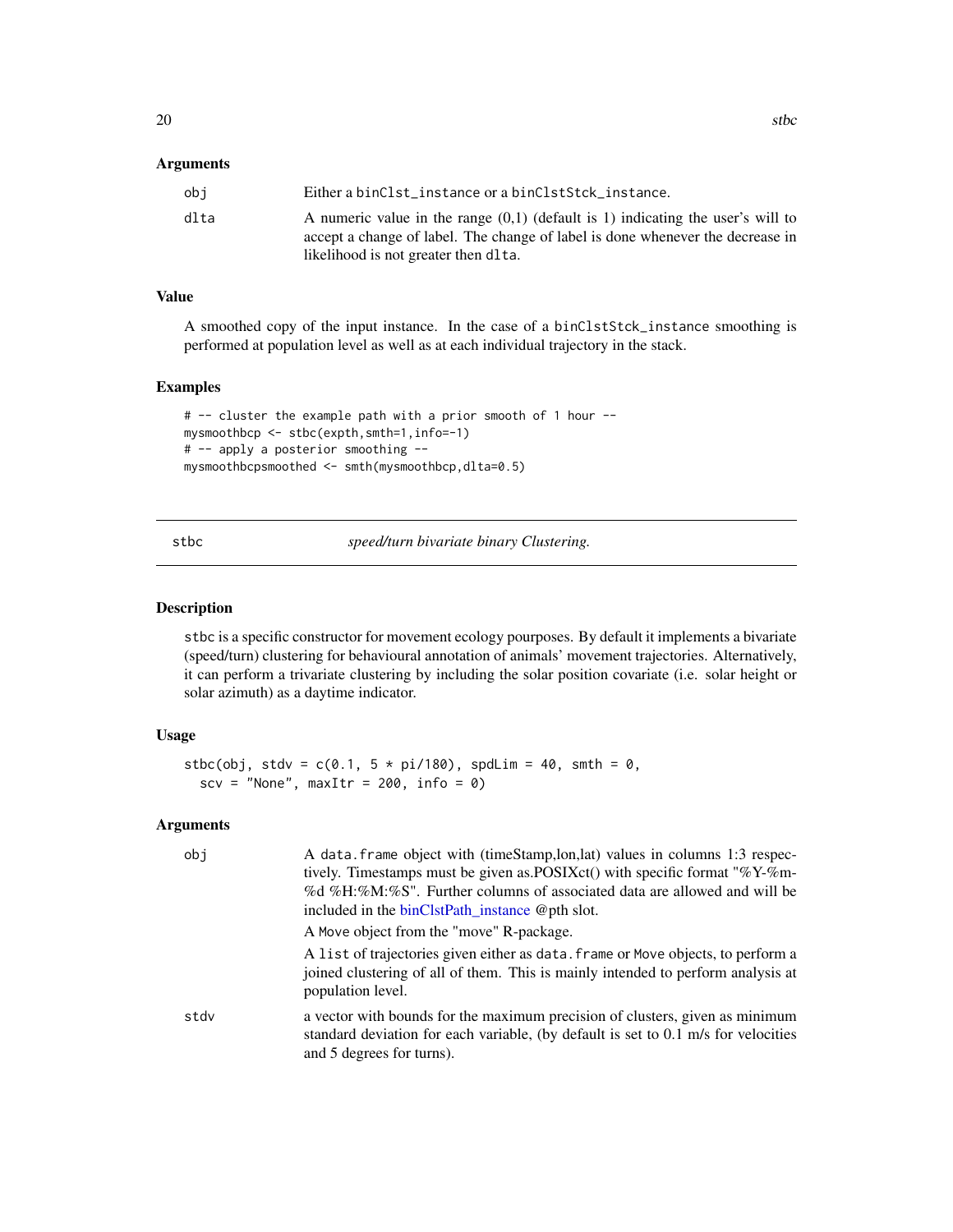<span id="page-20-0"></span>

| spdLim | A speed limit for automatic detection of outliers. Trajectory locations with as-<br>sociated values of speed above the spdLim are not eliminated but will play no<br>part in the clustering. By default is set to 40 m/s.                                                                                                                                                                                                                                                            |
|--------|--------------------------------------------------------------------------------------------------------------------------------------------------------------------------------------------------------------------------------------------------------------------------------------------------------------------------------------------------------------------------------------------------------------------------------------------------------------------------------------|
| smth   | A smoothing time interval in hours. This is used to estimate local values of<br>speed and turn computed as an average over a time window centered at each<br>location.                                                                                                                                                                                                                                                                                                               |
| SCV    | A solar position covariate to be used as a daytime indicator. It can be either<br>'height' (the solar height in degrees above the horizon) or 'azimuth' (the solar<br>azimuth in degrees from north). If it is used, a trivariate clustering is performed,<br>increasing to a maximum of 8 the number of clusters (behaviours) that can po-<br>tentially be identified. By default this value is set to None ( <i>i.e.</i> perform the<br>standard bivariate speed/turn clustering). |
| maxItr | A limit to the number of iterations in case of slow convergence (defaults to 200).                                                                                                                                                                                                                                                                                                                                                                                                   |
| info   | Level of information shown at each step: info=0 (default) shows step likelihood,<br>number of clusters, and number of changing labels; info=1, include clustering<br>statistics; info=2, include delimiters information; info<0, suppress any step in-<br>formation.                                                                                                                                                                                                                 |

# Value

Returns a binClstPath object.

# Examples

```
# -- apply EMbC to the example path --
mybcp <- stbc(expth)
## Not run:
# --- binary clustering of a Move object ---
require(move)
mybcm <- stbc(move(system.file("extdata","leroy.csv.gz",package="move")))
# --- binary clustering of a stack of trajetories ---
mybcm <- stbc(list(mypth1,mypth2,mypth3))
```
## End(Not run)

stts *Clustering statistics.*

# Description

stts clustering statistics information.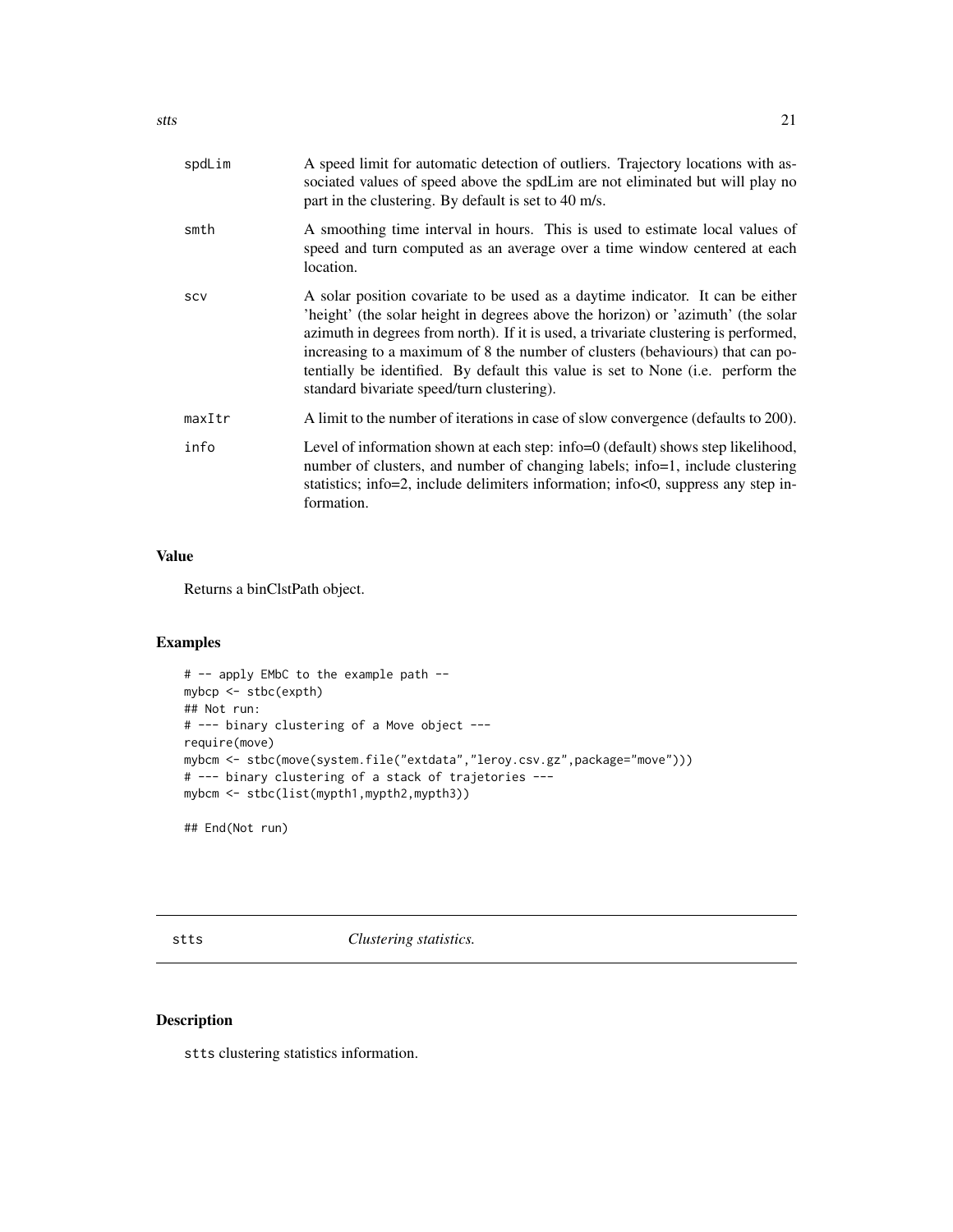# <span id="page-21-0"></span>Usage

```
stts(obj, dec = 2, width = 8)
## S4 method for signature 'binClst'
stts(obj, dec = 2, width = 8)
## S4 method for signature 'binClstStck'
stts(obj, dec = 2, width = 8)
```
# **Arguments**

| obi   | Either a binClst instance or a binClstStck instance. In the latter case statistics<br>are given at stack level. |
|-------|-----------------------------------------------------------------------------------------------------------------|
| dec   | The number of decimals for mean/stdy formatting.                                                                |
| width | The number of digits for mean/stdy formatting.                                                                  |
|       |                                                                                                                 |

# Details

This method prints a line for each cluster with the following information: the cluster number, the cluster binary label, the cluster mean and variance of each input feature (two columns for each variable), and the size of the cluster in number and proportion of points (the posterior marginal distribution).

#### Examples

```
# -- apply EMbC to the example path with solar covariate 'height'--
mybcp <- stbc(expth,scv='height',info=-1)
# -- show clustering statistics --
stts(mybcp,width=5,dec=1)
## Not run:
# -- show clustering statistics of mybcpstack at stack level --
stts(mybcpstack)
# -- show individual statistics for path number 3 in mybcpstack --
stts(slct(mybcpstack,3))
```
## End(Not run)

varp *Variables' profile plots*

#### Description

varp easy plot of input, output and intermediate variables of a [binClstPath\\_instance.](#page-4-1)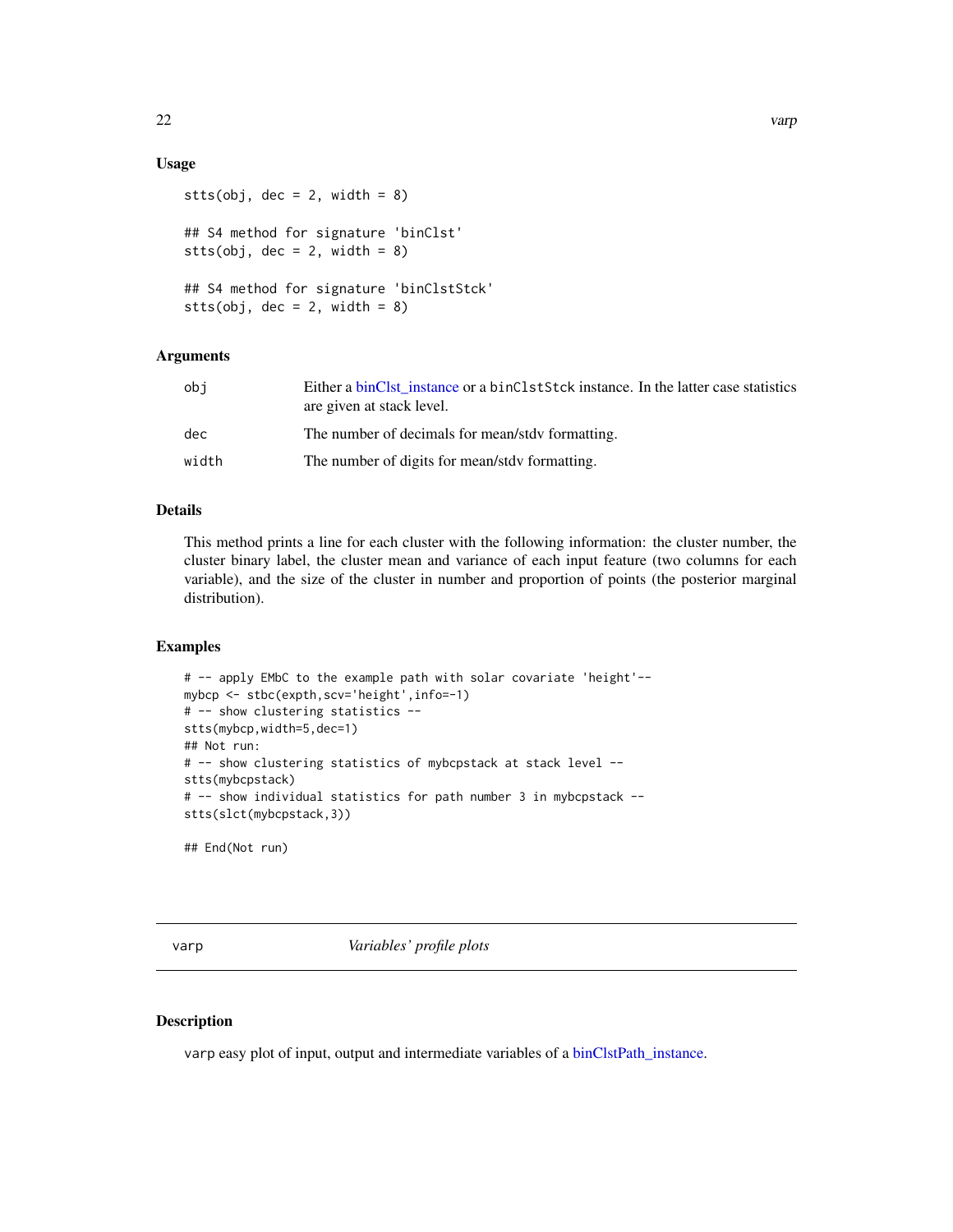<span id="page-22-0"></span>view 23

# Usage

```
varp(obj, ...)
## S4 method for signature 'binClstPath'
varp(obj, lines = NULL, ...)## S4 method for signature 'matrix'
varp(obj, lines = NULL, ...)
```
#### Arguments

| obi                     | Either a matrix or a binClstPath instance.                      |
|-------------------------|-----------------------------------------------------------------|
| $\cdot$ $\cdot$ $\cdot$ | Parameter lims is optional.                                     |
| lims                    | A numeric vector with lower and upper bounds to limit the plot. |

#### Details

If obj is a matrix, axes labels are automatically generated from the colnames() of the matrix, hence they can be changed as desired.

If obj is a [binClstPath\\_instance](#page-4-1) it plots the values of the intermediate computations saved in slots mybcp@spn (span times), mybcp@dst (distances) and mybcp@hdg (local heading directions).

# Examples

```
# -- apply EMbC to the example path --
mybcp <- stbc(expth,info=-1)
# -- plot clustering data points --
varp(mybcp@X)
# -- plot data points' certainties --
varp(mybcp@U)
# -- plot intermediate computations (span-times, distances and headings) in one figure --
varp(mybcp)
## Not run:
# -- plot only span-times between locations a and b --
plot(seq(a,b),mybcp@spn[a:b],col=4,type='l',xlab='loc',ylab='spanTime (s)')
## End(Not run)
```
view *Path fast view*

#### Description

view provides a fast plot of a segmented trajectory or specific chunks of it.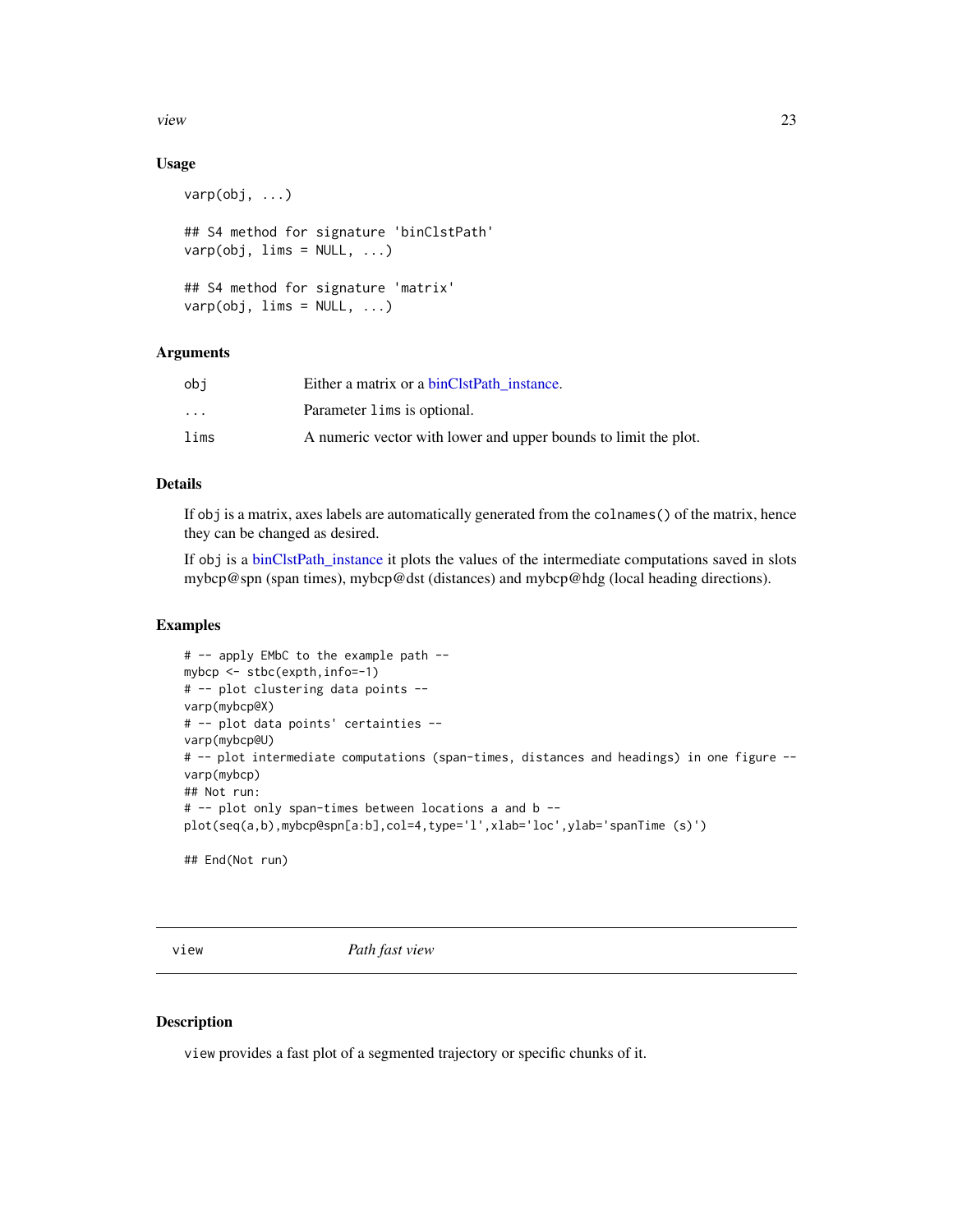# Usage

```
view(obj, ...)
## S4 method for signature 'binClstPath'
view(obj, lbl = NULL, lims = NULL, bg = NULL,
  ...)
## S4 method for signature 'data.frame'
view(obj, lbl = NULL, lims = NULL, bg = NULL,
  ...)
```
#### Arguments

| obj                 | A binClstPath_instance or a data.frame with the format described for slot binClstPath@pth.                                   |
|---------------------|------------------------------------------------------------------------------------------------------------------------------|
| $\cdot \cdot \cdot$ | Parameters 1b1 and 1 ims are optional.                                                                                       |
| lbl                 | A numeric vector with location labels. If obj is a binClstPath_instance the clus-<br>tering labels are used by default.      |
| lims                | A numeric vector with lower and upper limit locations to show only a chunk of<br>the trajectory.                             |
| bg                  | A valid colour to be used as background colour. By default a light-grey colour<br>is used to enhance data points visibility. |

# Examples

```
# -- Fast view of the binClstPath instance included in the package --
view(expth)
# -- the same with reference labels --
view(expth,lbl=TRUE)
```
x2d *Synthetic 2D object used in the examples*

#### Description

An ad-hoc object with a set of bivariate data points synthetically generated by sampling from a four component GMM and their corresponding labels indicating which component of the mixture generated each data point.

# Format

See parameter  $X$  of the [embc](#page-9-1) constructor.

<span id="page-23-0"></span>